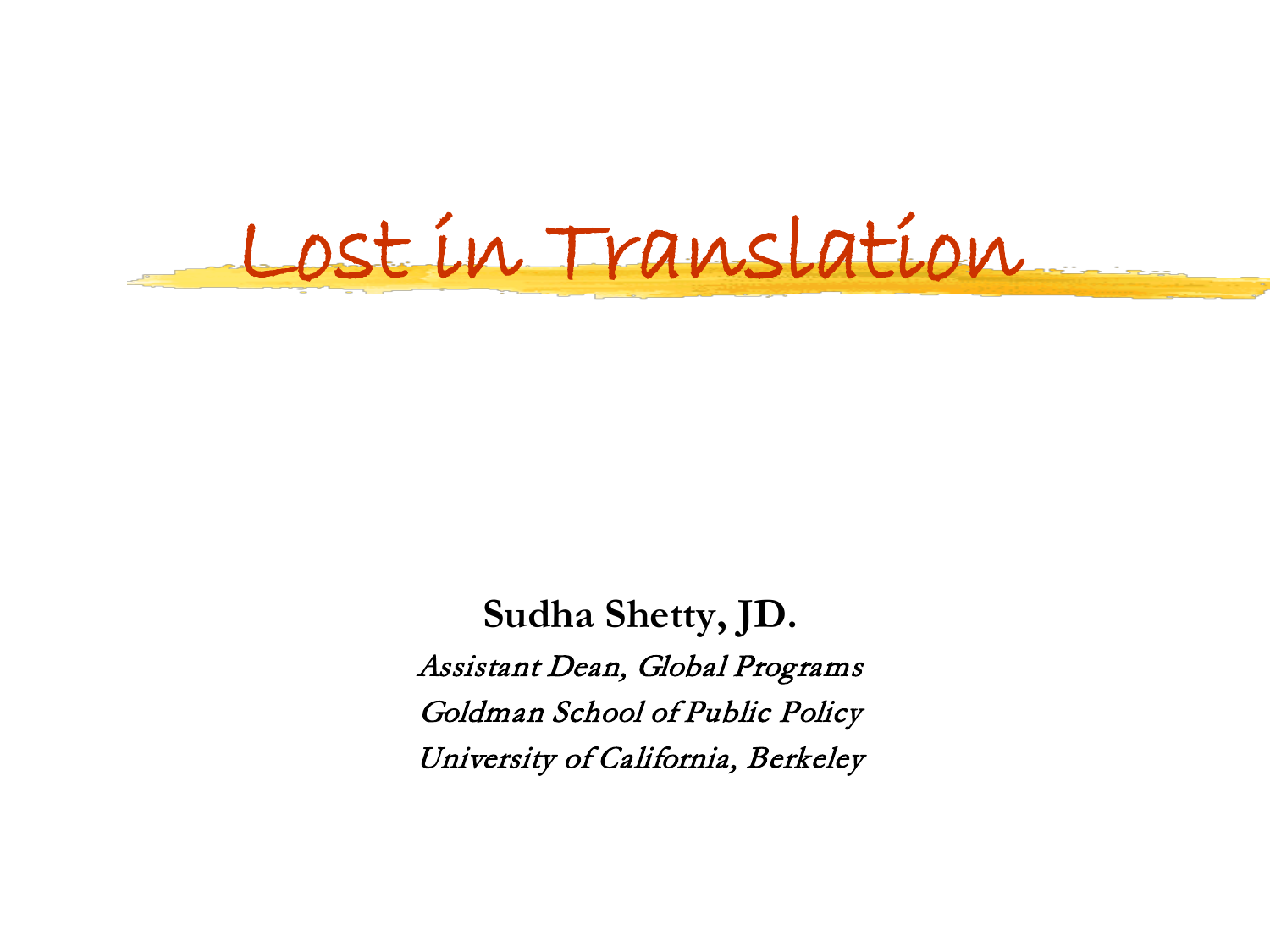

- **barriers**
- **assessments**
- **n** interventions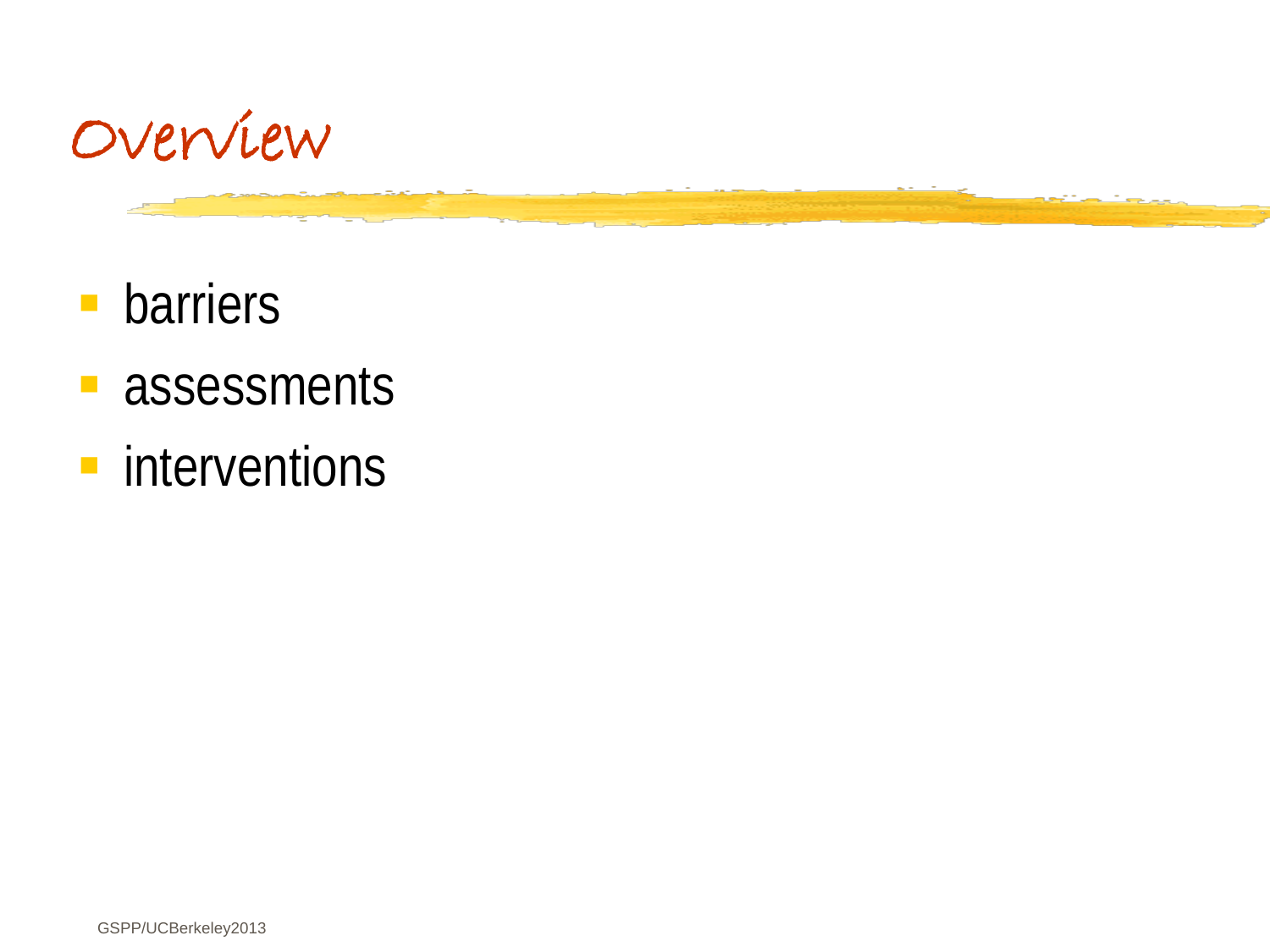Maintaining Myths

- Selective group able to support itself
- High achievement oriented
- **Focus on economic stability and preservation of** ethnic culture
- **Tendency to avoid conflicts**
- **Maintain 'Model Minority' image**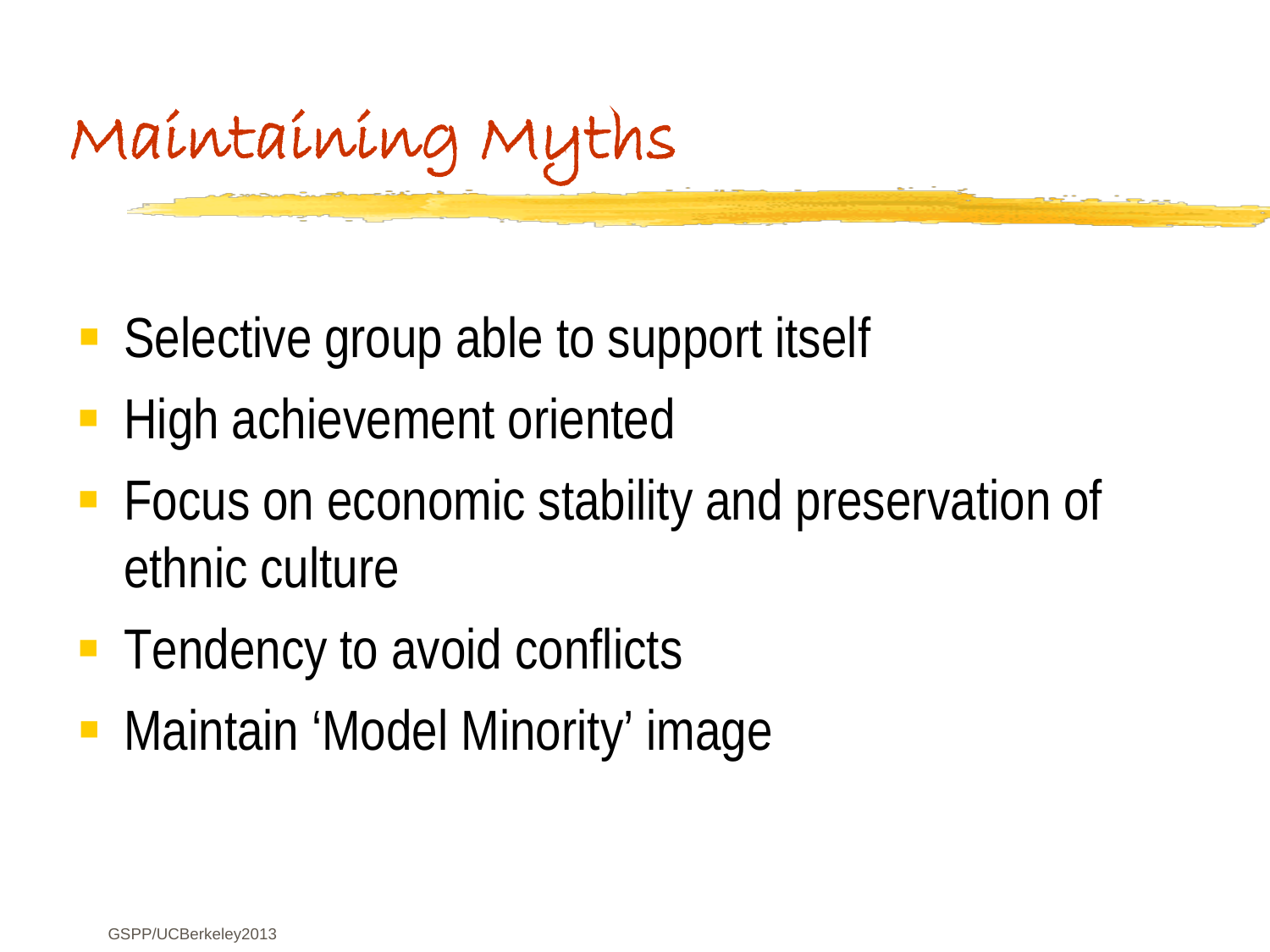

- **Alienation from family and friends**
- Cultural and institutional alienation
- Dichotomy of values
- Spouses as sole source of support
- **Extended family**
- Lack of trust of the police & judicial system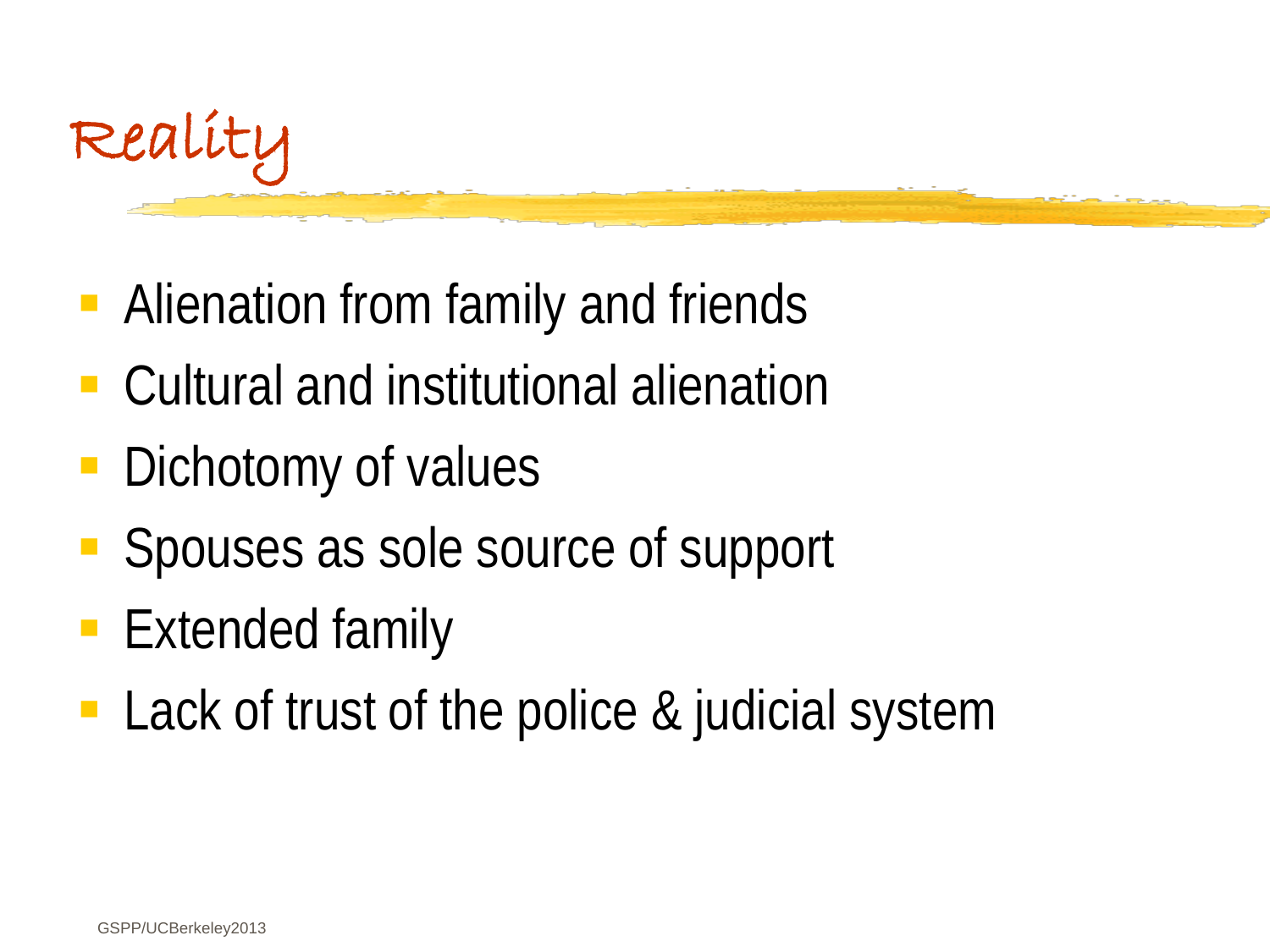

- **Multiple levels of bias & discrimination**
- Money mobility, choice & bargaining power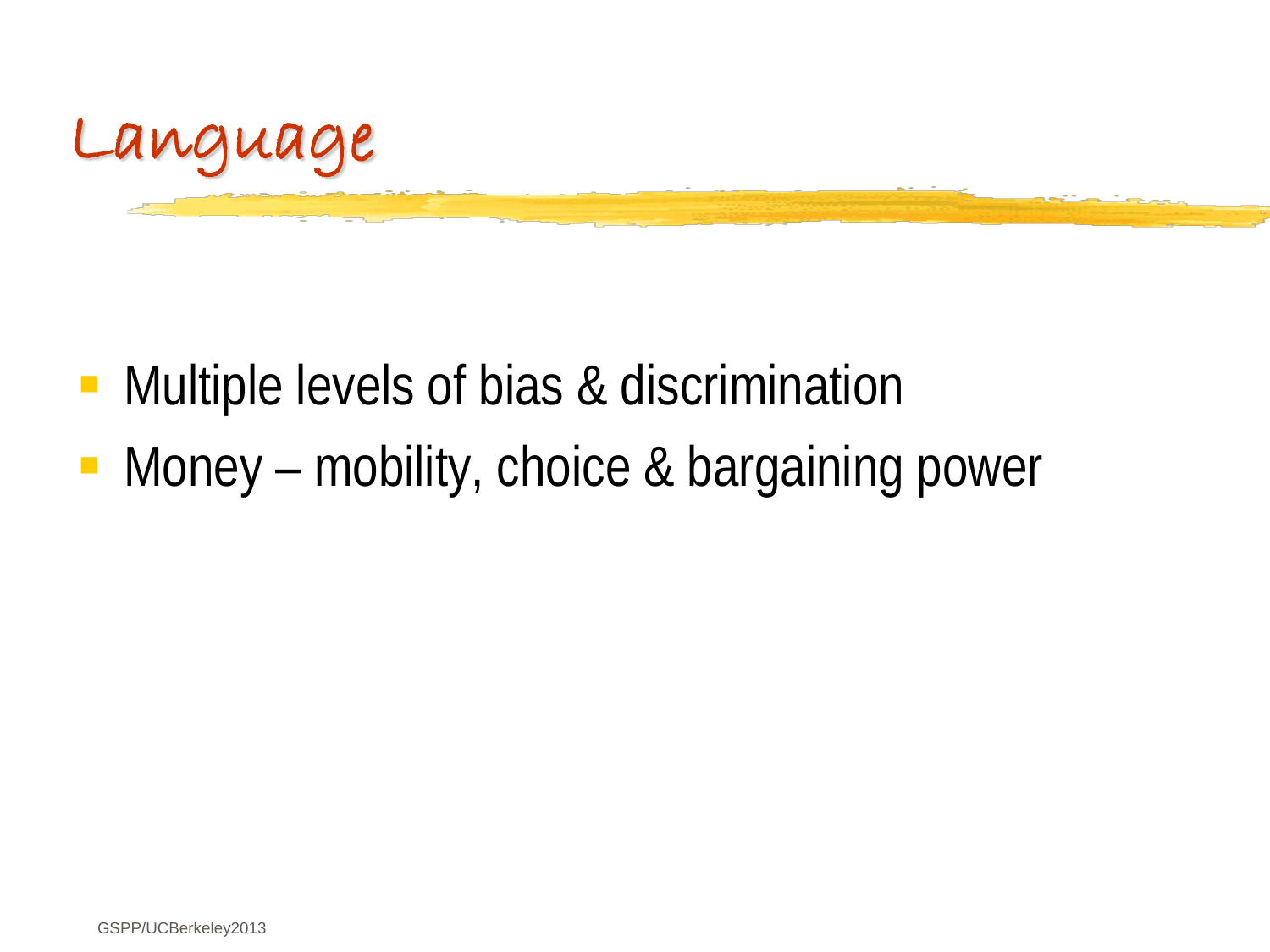

- Poverty legal aid complex cultural contexts
- bias
- language
- \$\$\$
- representation culturally competent
- **Family Dispute Resolution ????**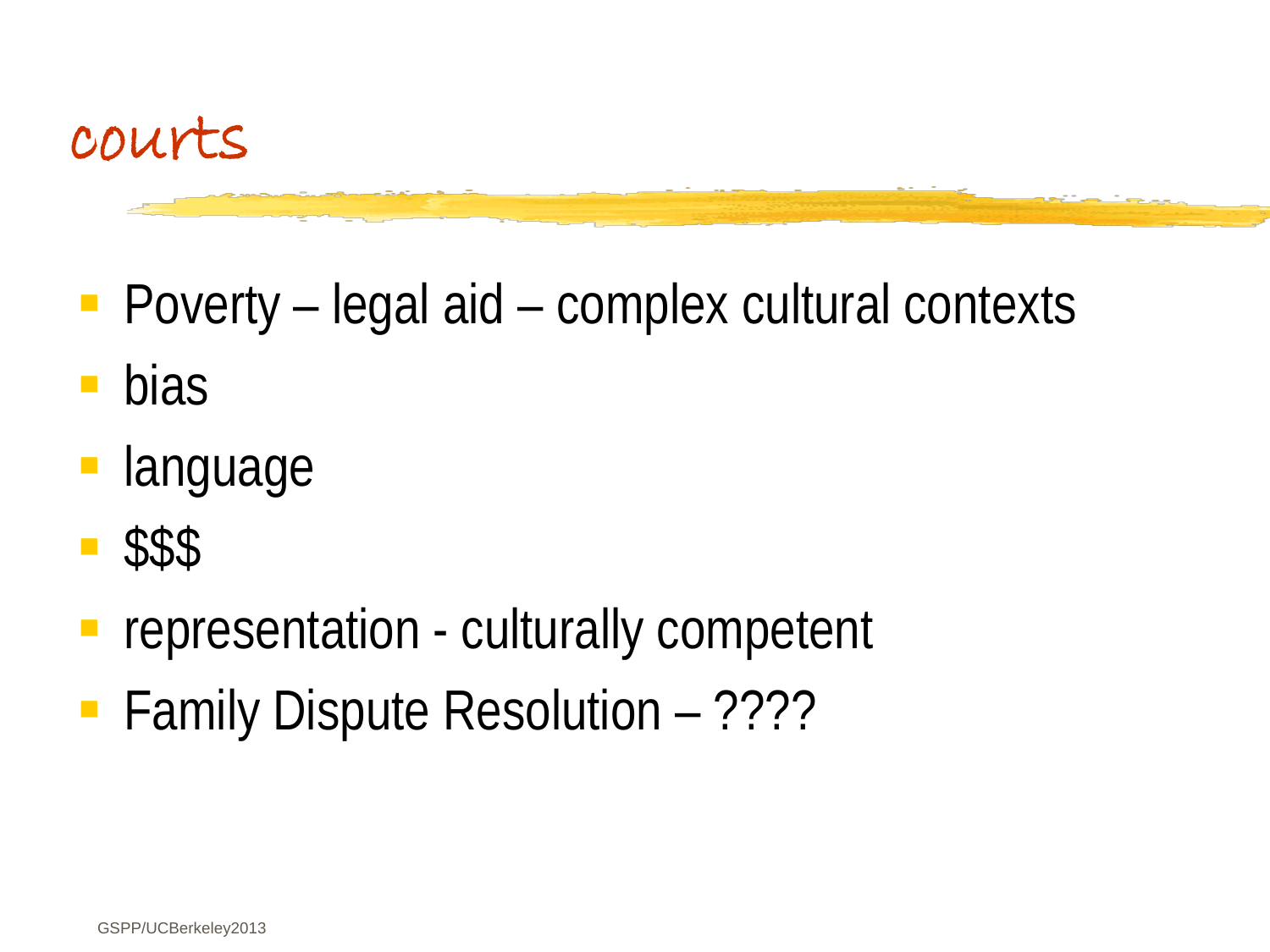#### Case example: Pammi

- **Representation**
- Custody
- **Transportation**
- **Job search**
- Immigration
- Shelter (refuge) impacts
- **Visitation Center (supervised access centers)**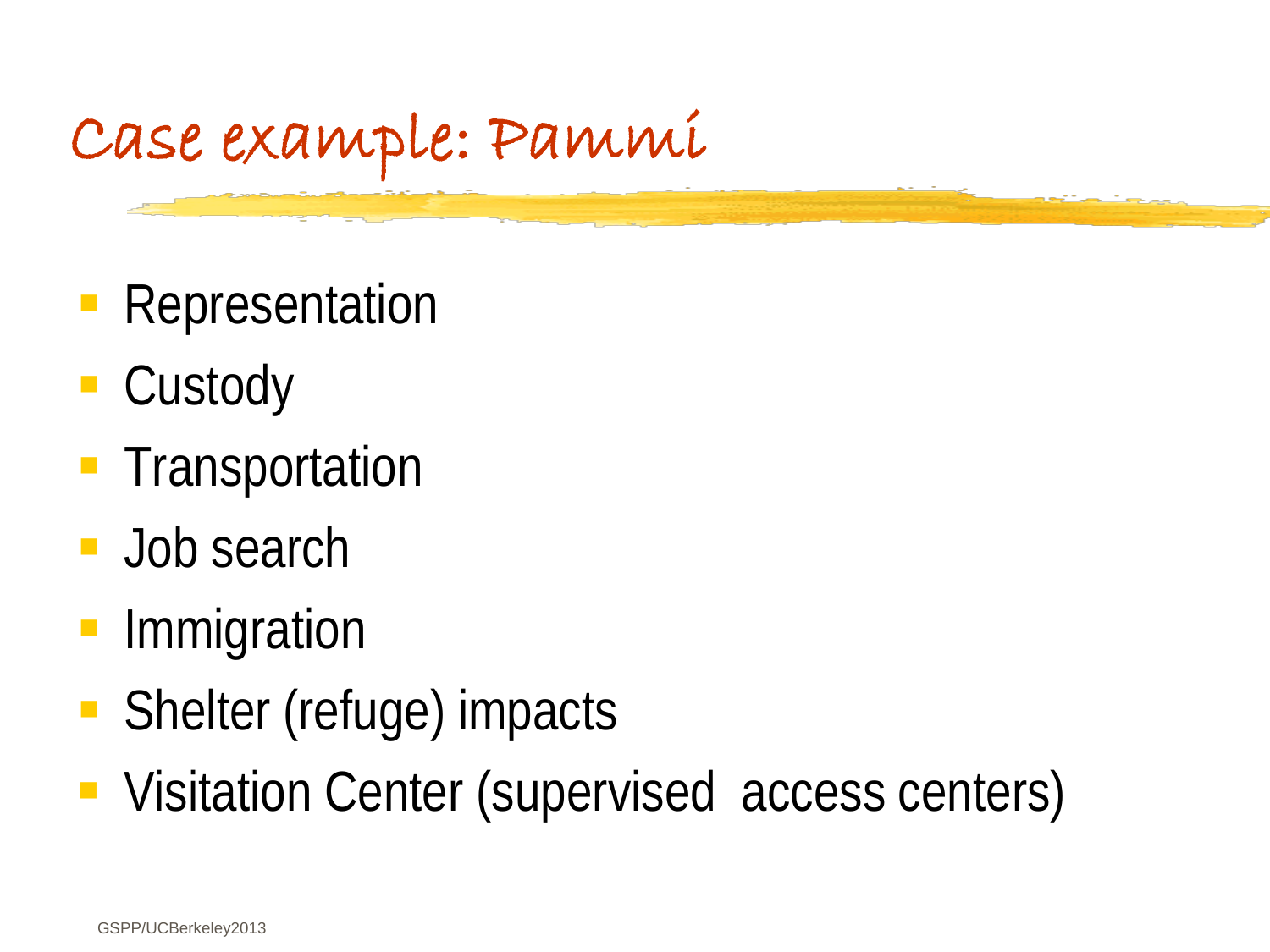

- Custody most contentious and painful
- Not empathetic
- Great representation spotty
- Not innovative enough on solutions
- One justice fits all
- Civil vs criminal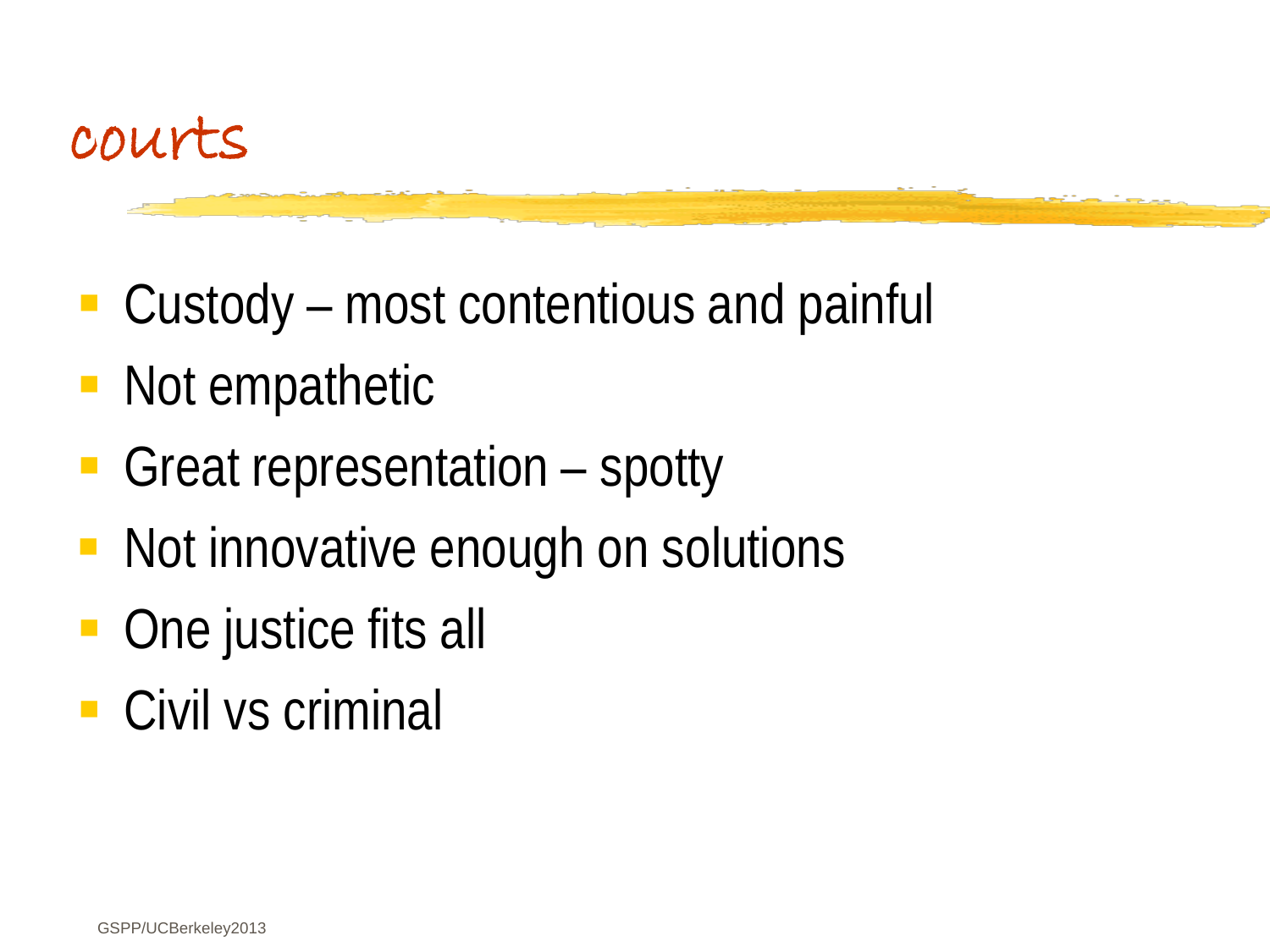

#### *Amazing New Zealand*

- Legal assistance
- Indigent care
- Kind to judges
- Pro se
- Attempt to level 'access to justice'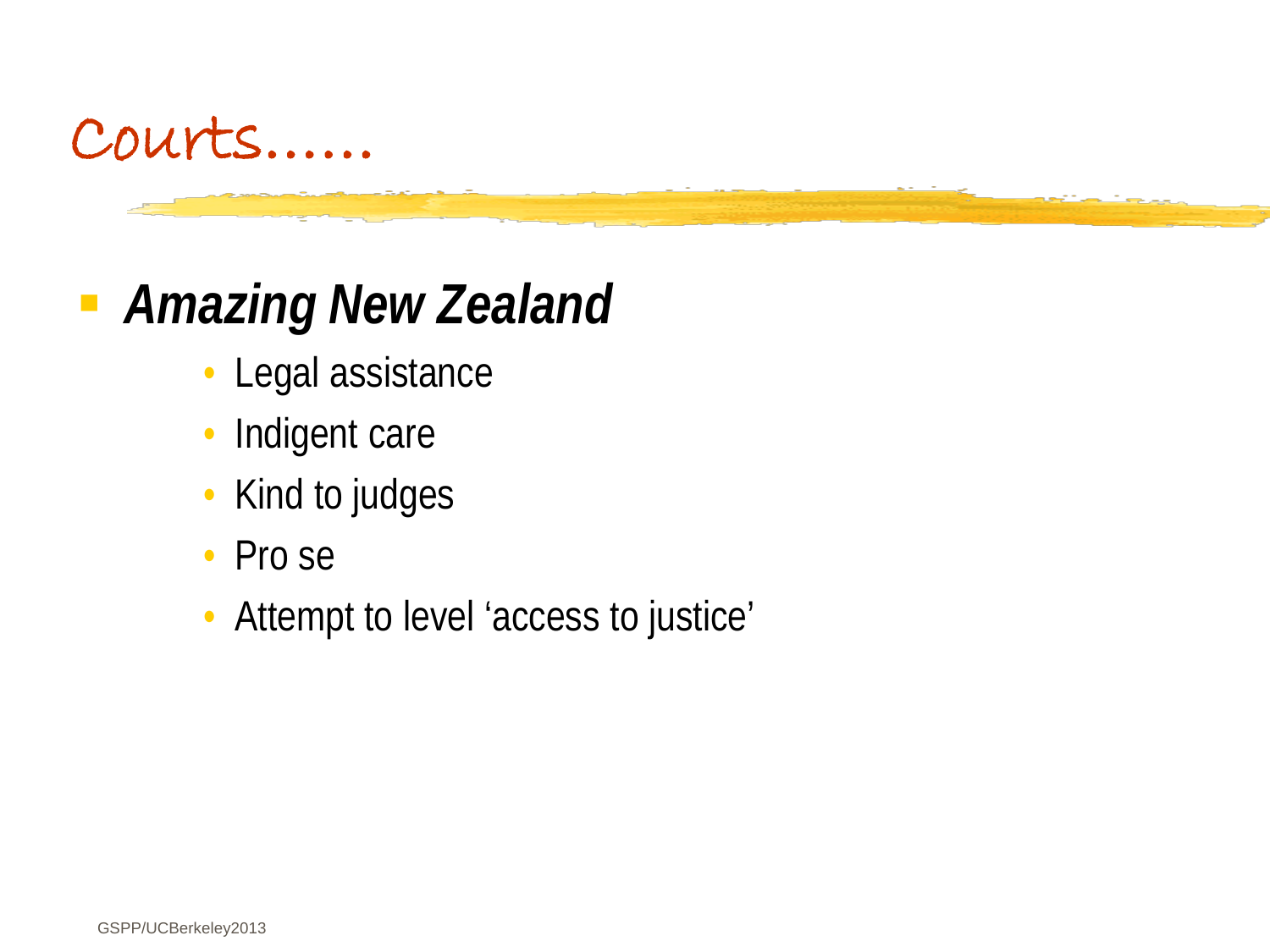## Cultural Competence

- about both individual & institutional practice
- characterized by the acceptance of and respect for difference
- about continuous self assessment regarding culture with special attention to and respect for the dynamics of difference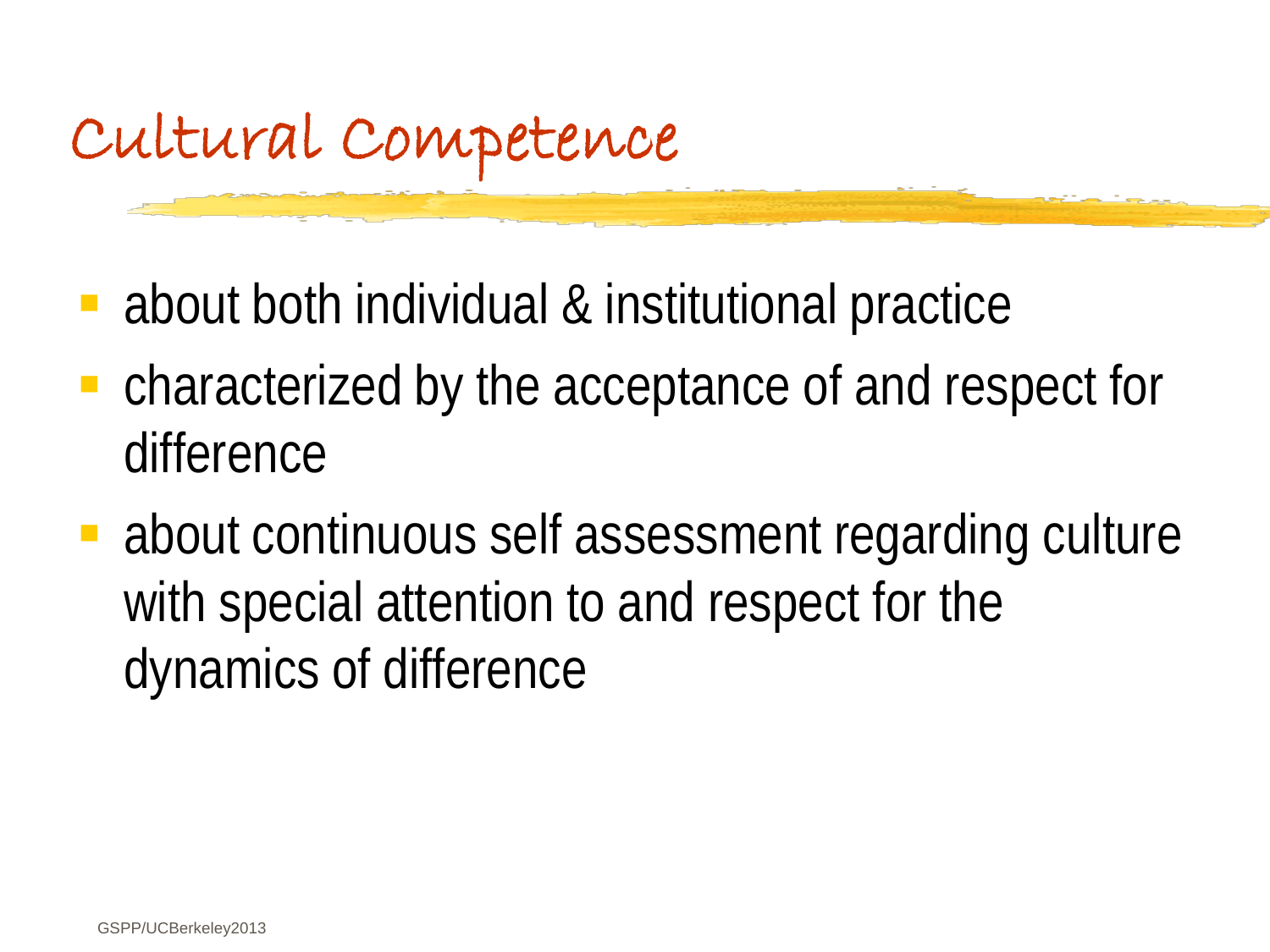

- being aware of one's biases, prejudices and knowledge about an individual and their definition of culture
- ◆ recognizing professional power and avoiding the imposition of those values
- gathering information about the client's interpretation of their culture
- deep culture analysis a must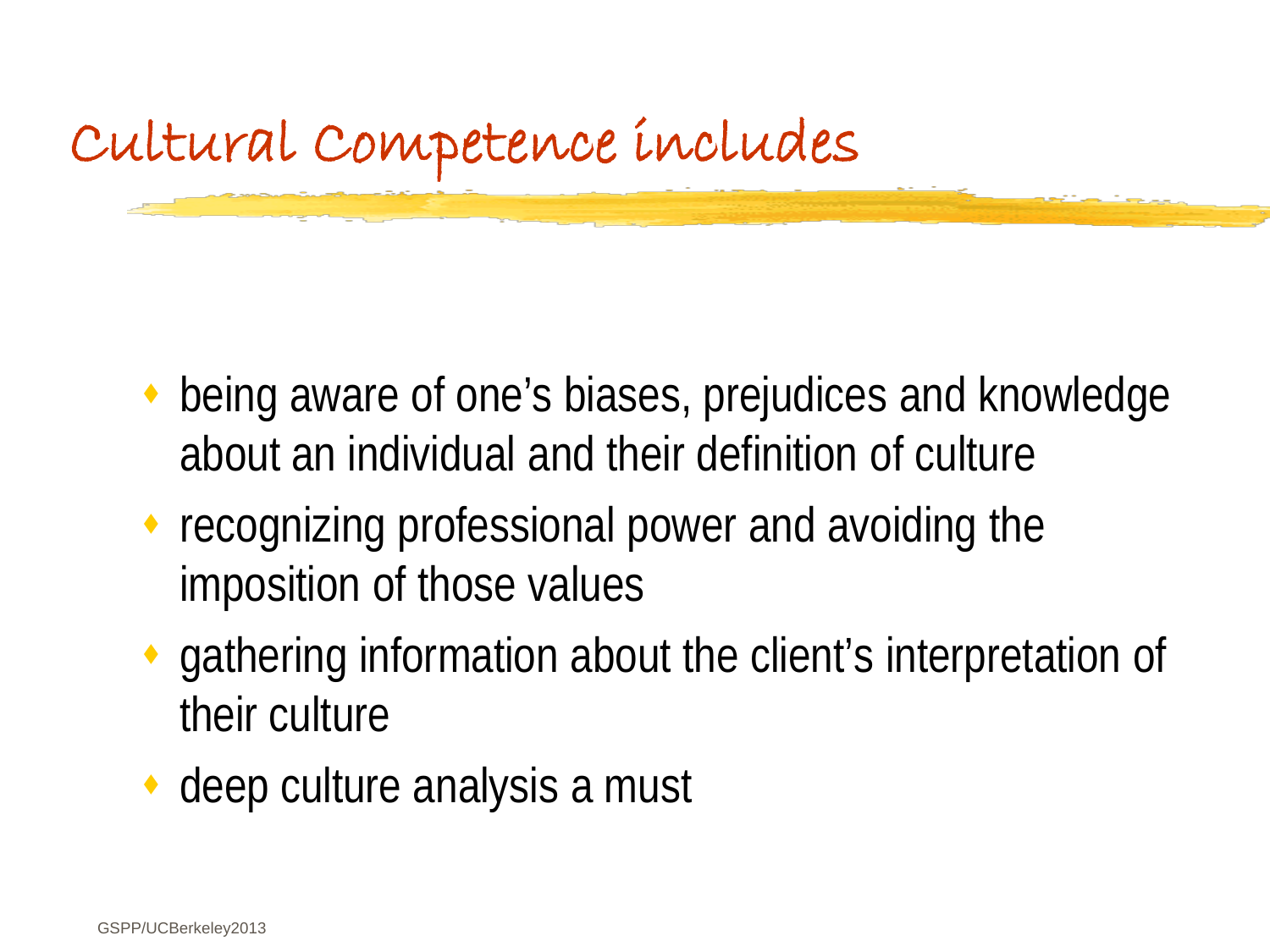## Strategies @ all levels

- **Assess migration history**
- Do not make assumptions about the clients degree of acculturation
- **Explore options from 'within' the family or** community first
- Do not misinterpret reticence to disclose for '*low self-esteem*'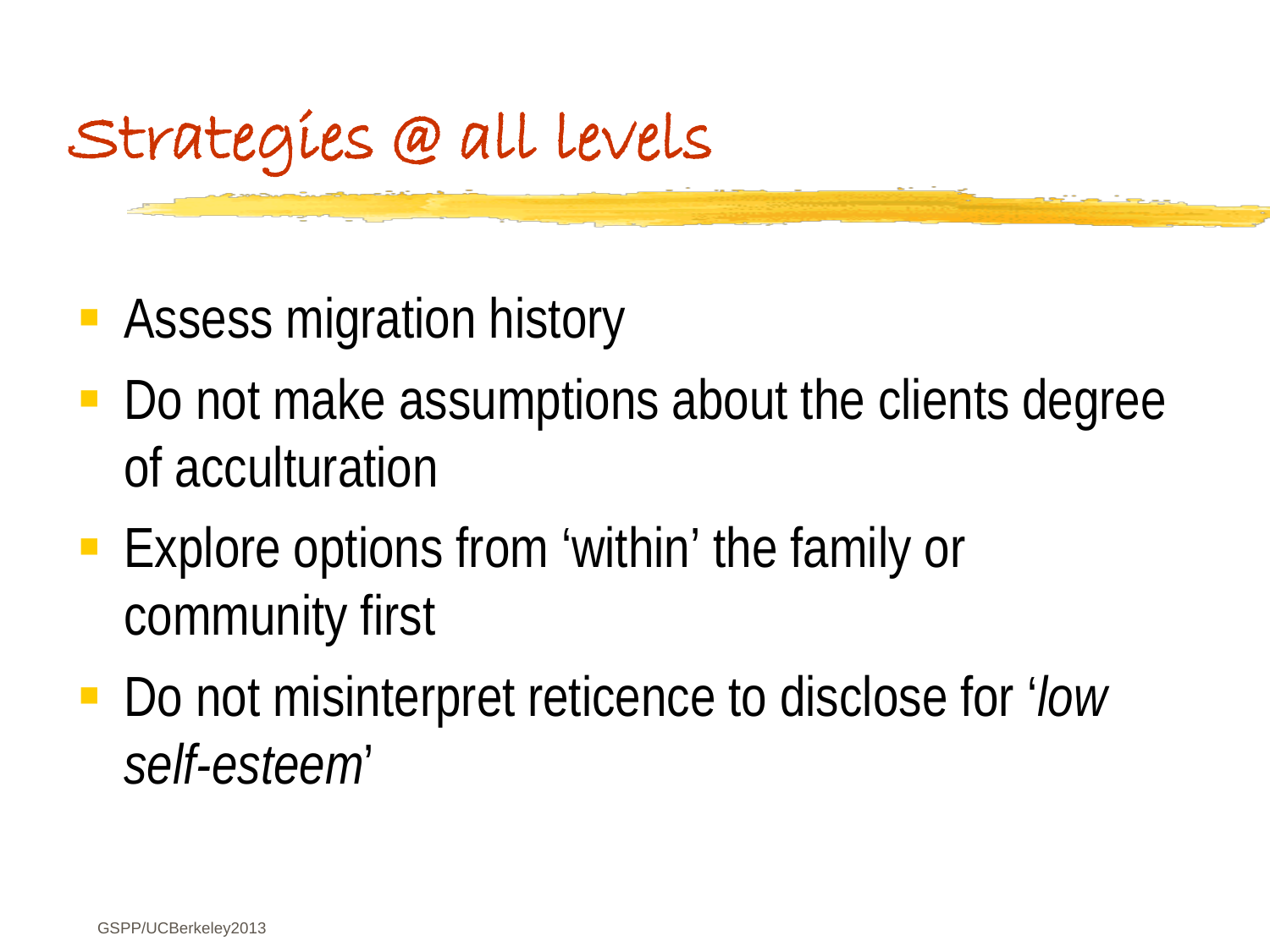

- Be open to sharing some personal information with client/family
- Awareness of legal rights in this country
- **Multi-cultural/multi-lingual staff**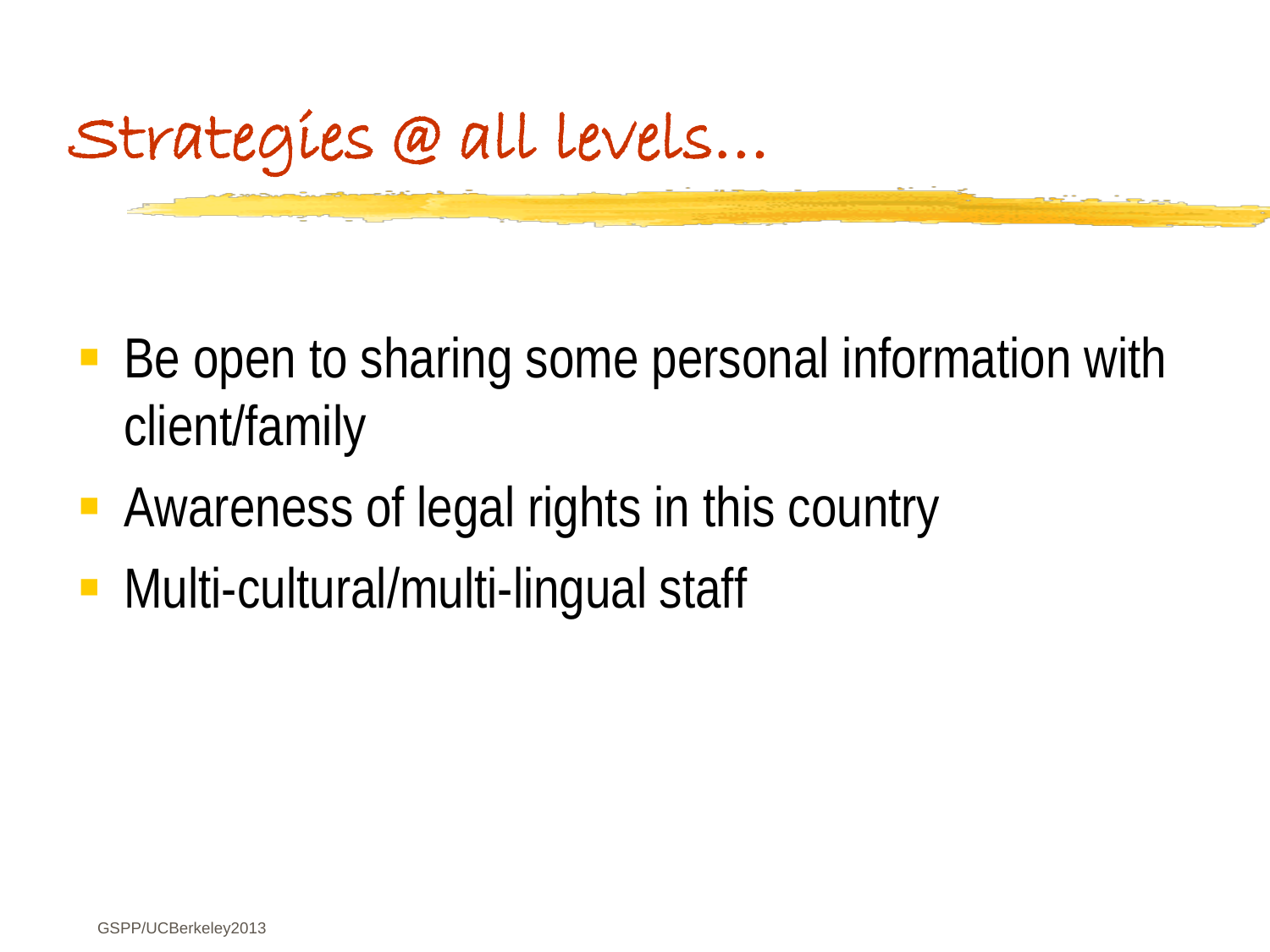## Case example: Ahmed

- **Assault criminal**
- Dissolution civil
- **Parenting evaluation custody**
- **In Islamic community religious institution**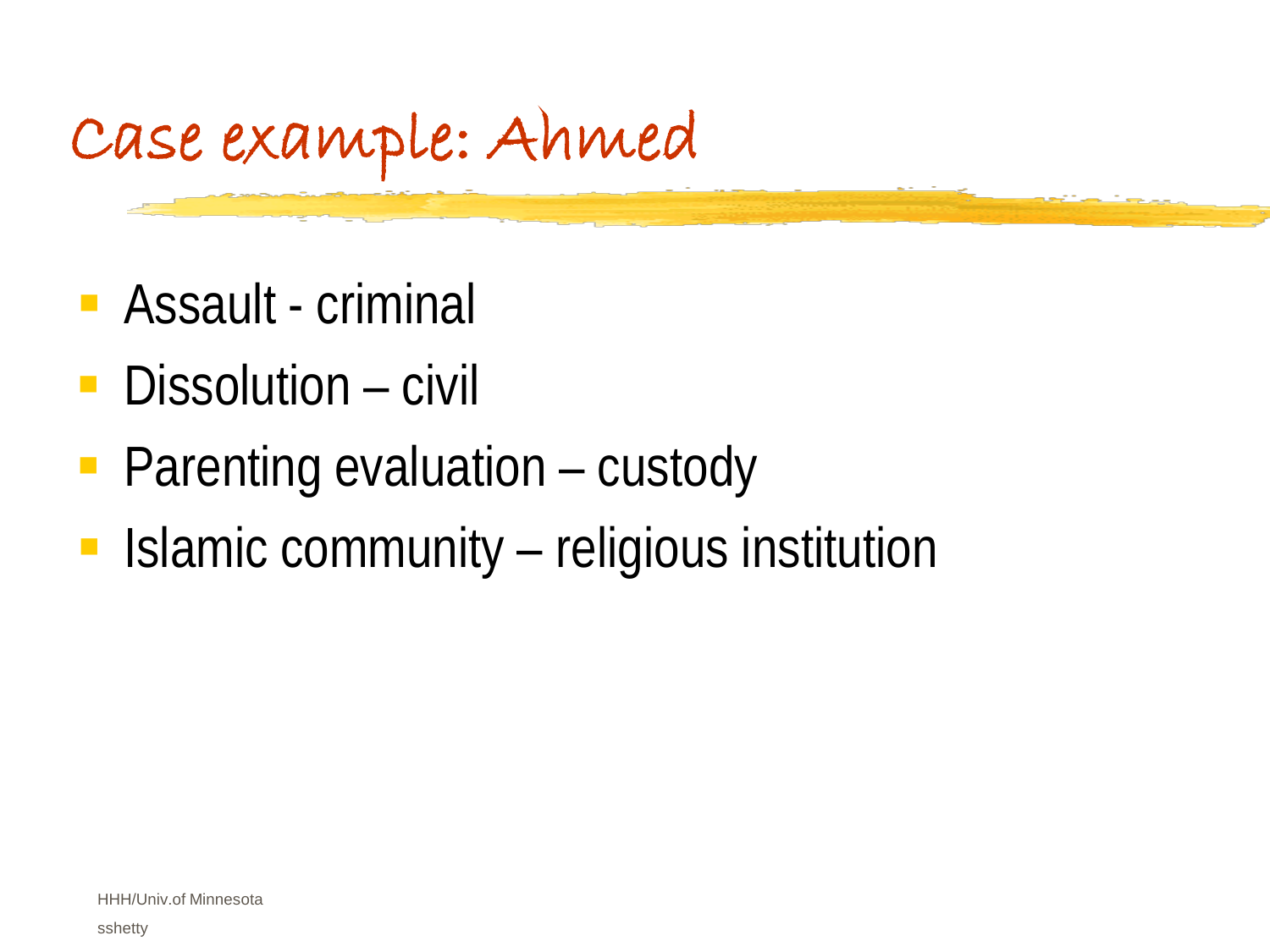

Emerging issues –

- need to tell their stories
- selection of 'access' supervisors was out of the mother's hands and allowed potential harm to the children
- visitation of any kind often created great anxiety among the children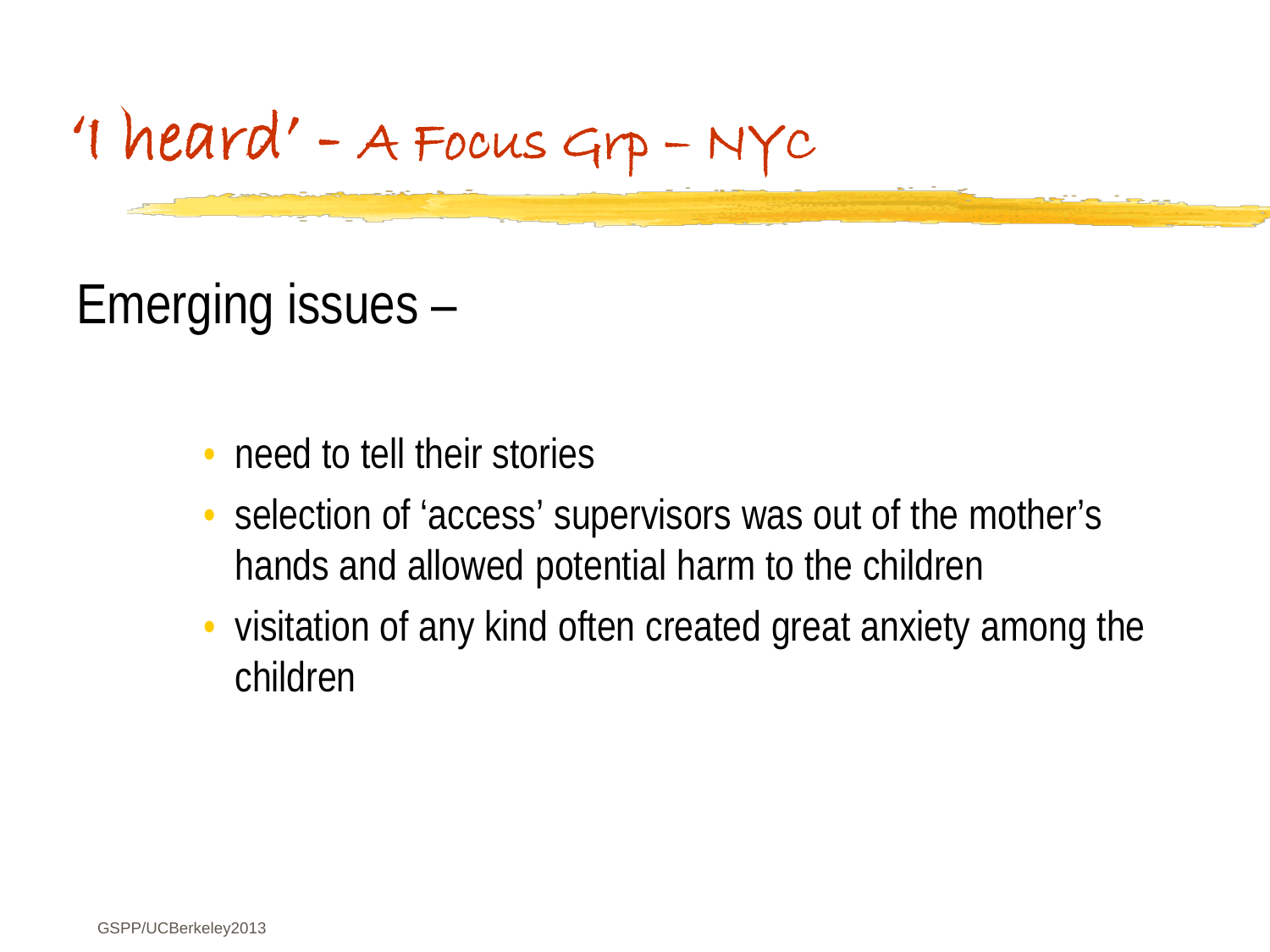#### 'I heard' - A Focus Grp – NY….cont.....

#### Emerging issues –

- Visitation Centers are for Batterers
- no consequence for not 'showing up'
- access to the Courts
- unsupervised visitation by manipulative good behavior
- batterers used the children and extended family to continue harassment and stalking
- do not agree to extended family for 'unsupervised visitation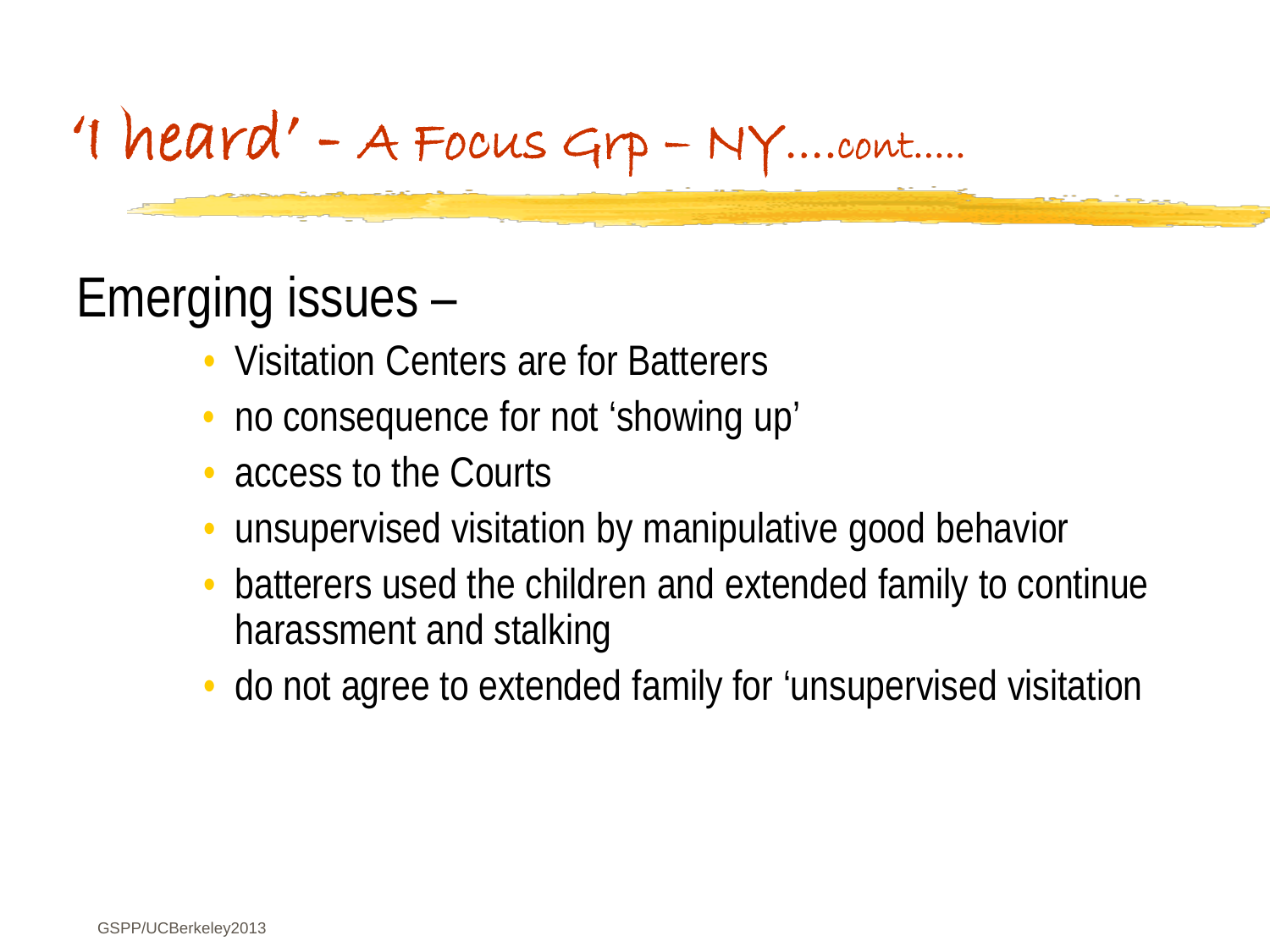

# Safety Planning

GSPP/UCBerkeley2013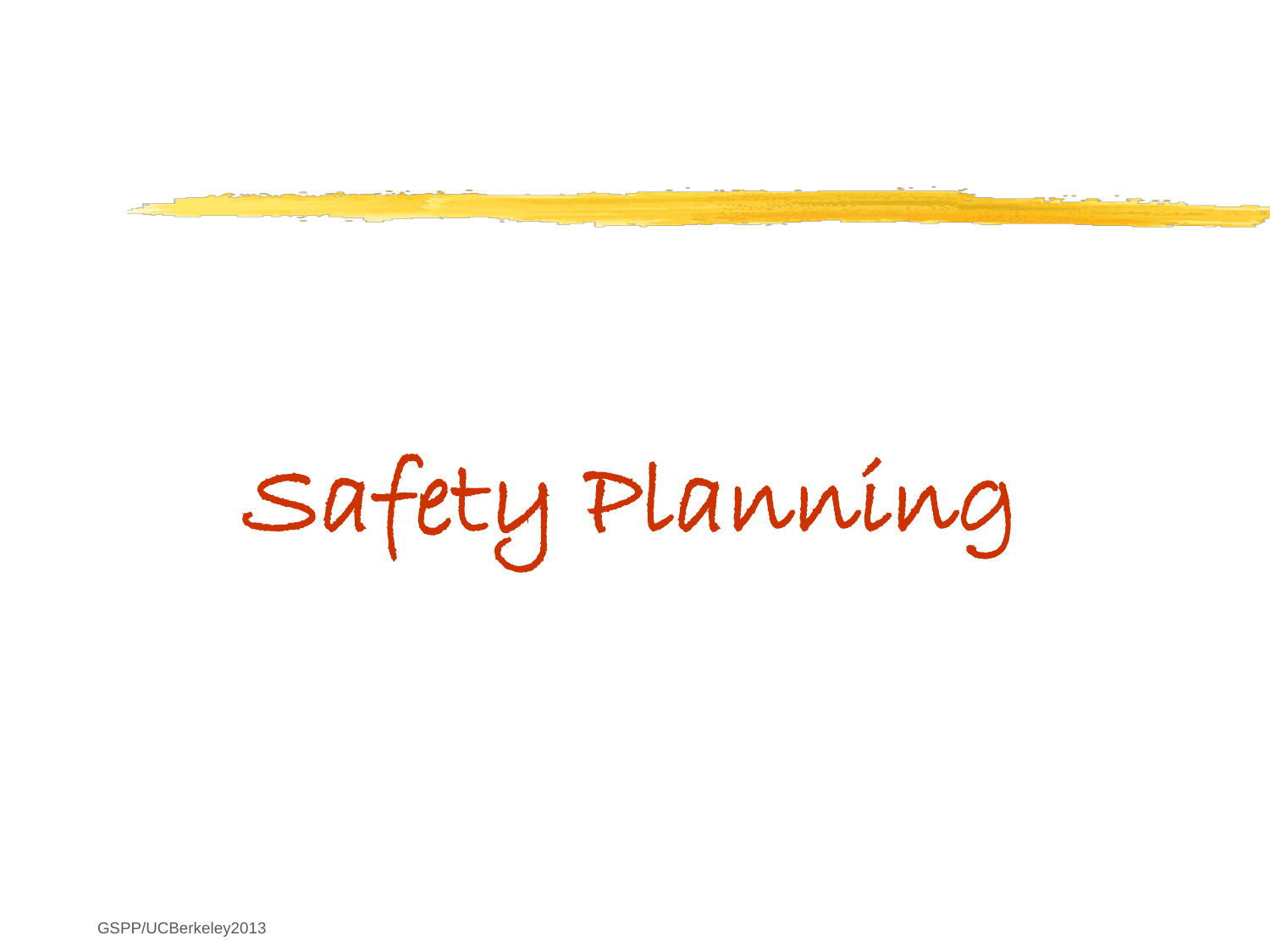

### Several levels

- Basic safety planning
	- ◆ Records, physical safety, work place safety
- **Legal** 
	- $\cdot$  Triage civil, criminal and non legal
- **Long term planning** 
	- ◆ Economic security, asset building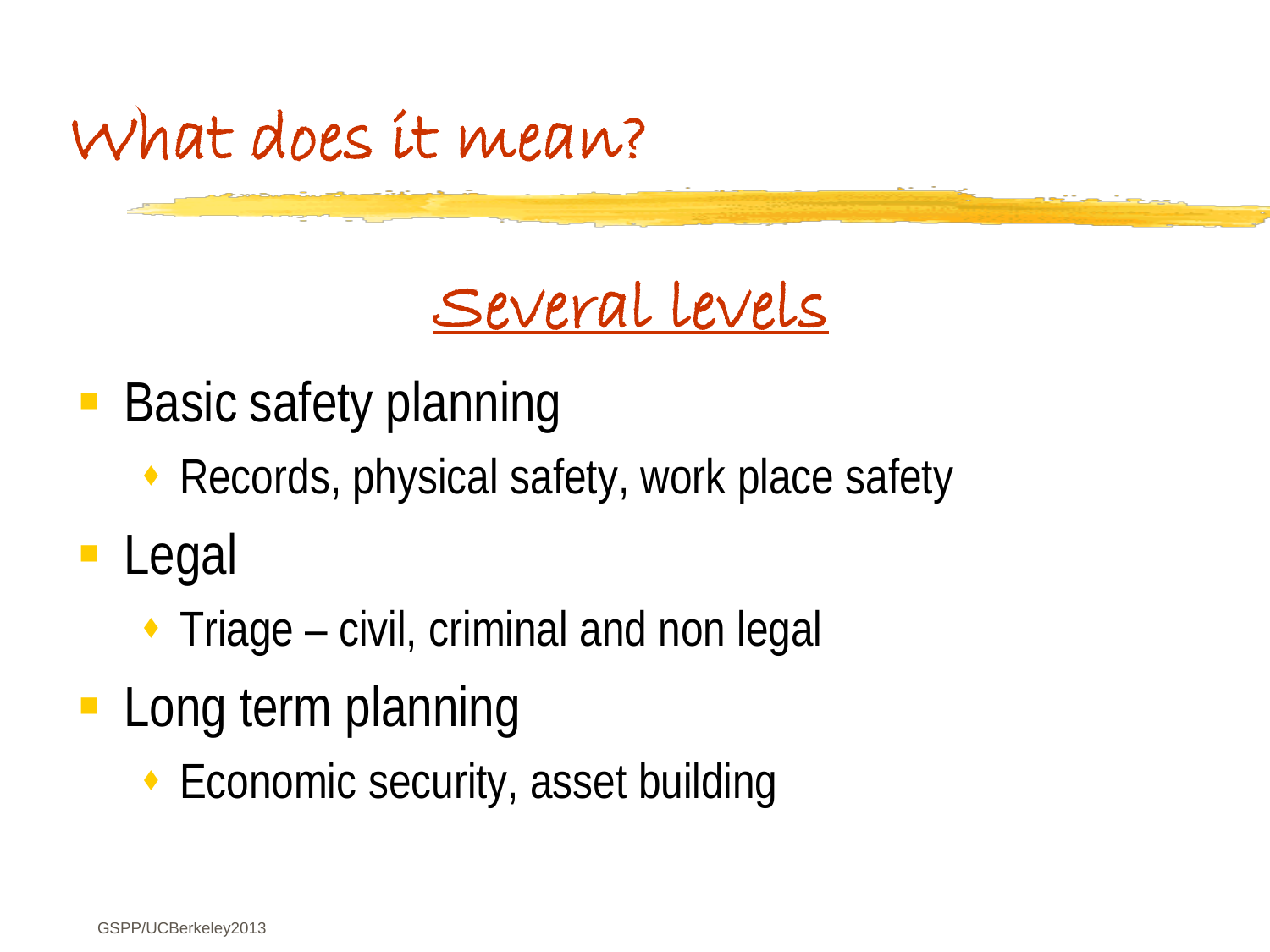

#### **- Community isolation**

- ◆ child care
- **housing**
- legal representation
- ◆ job training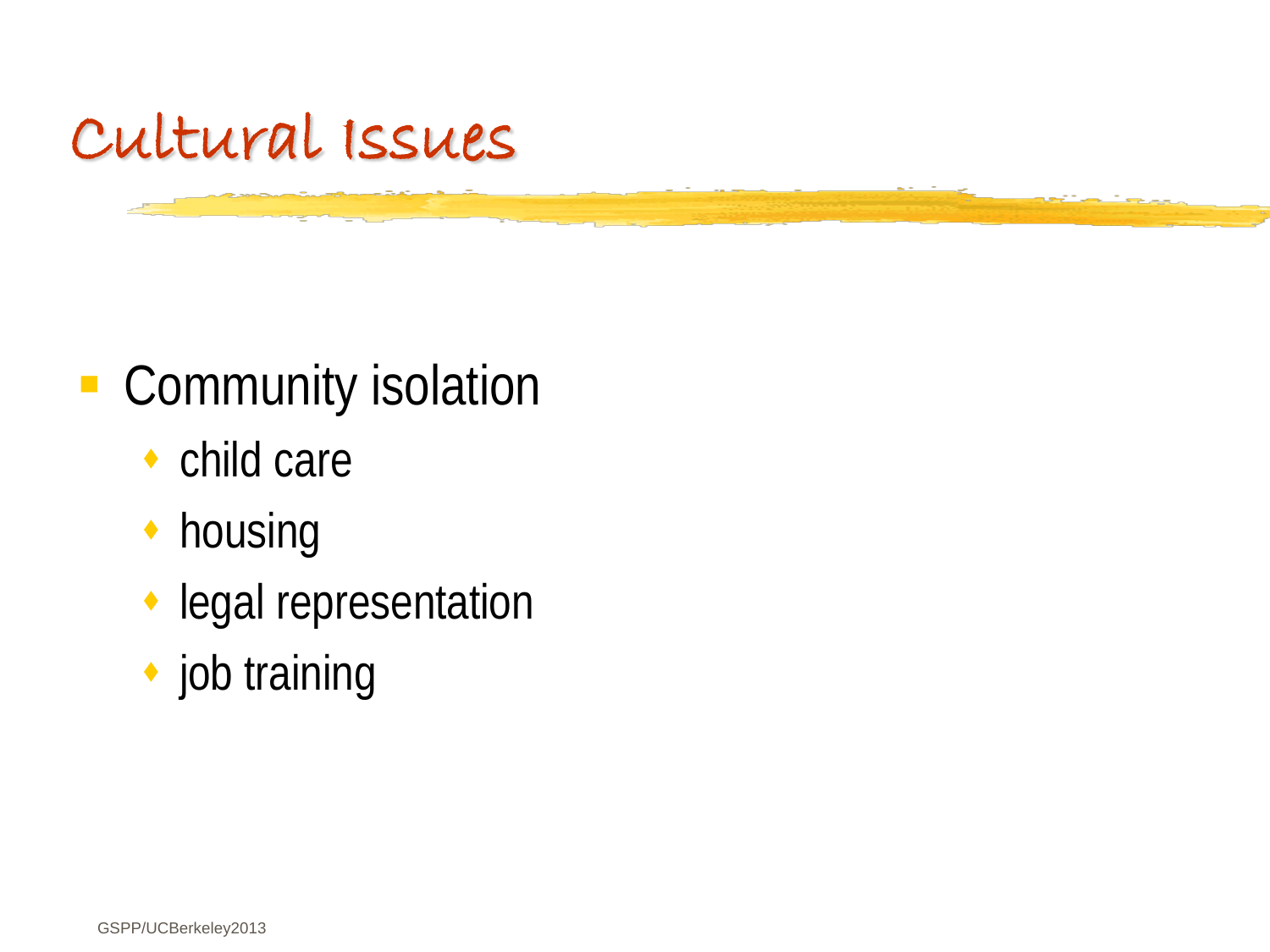

- Map your clients
	- Advocacy
		- Critical need
		- Share their stories
		- Continuum of care
	- Collateral Assessments 'valuable clients'
		- housing
		- employment
		- healthcare
		- dissolution
		- **immigration**
		- juvenile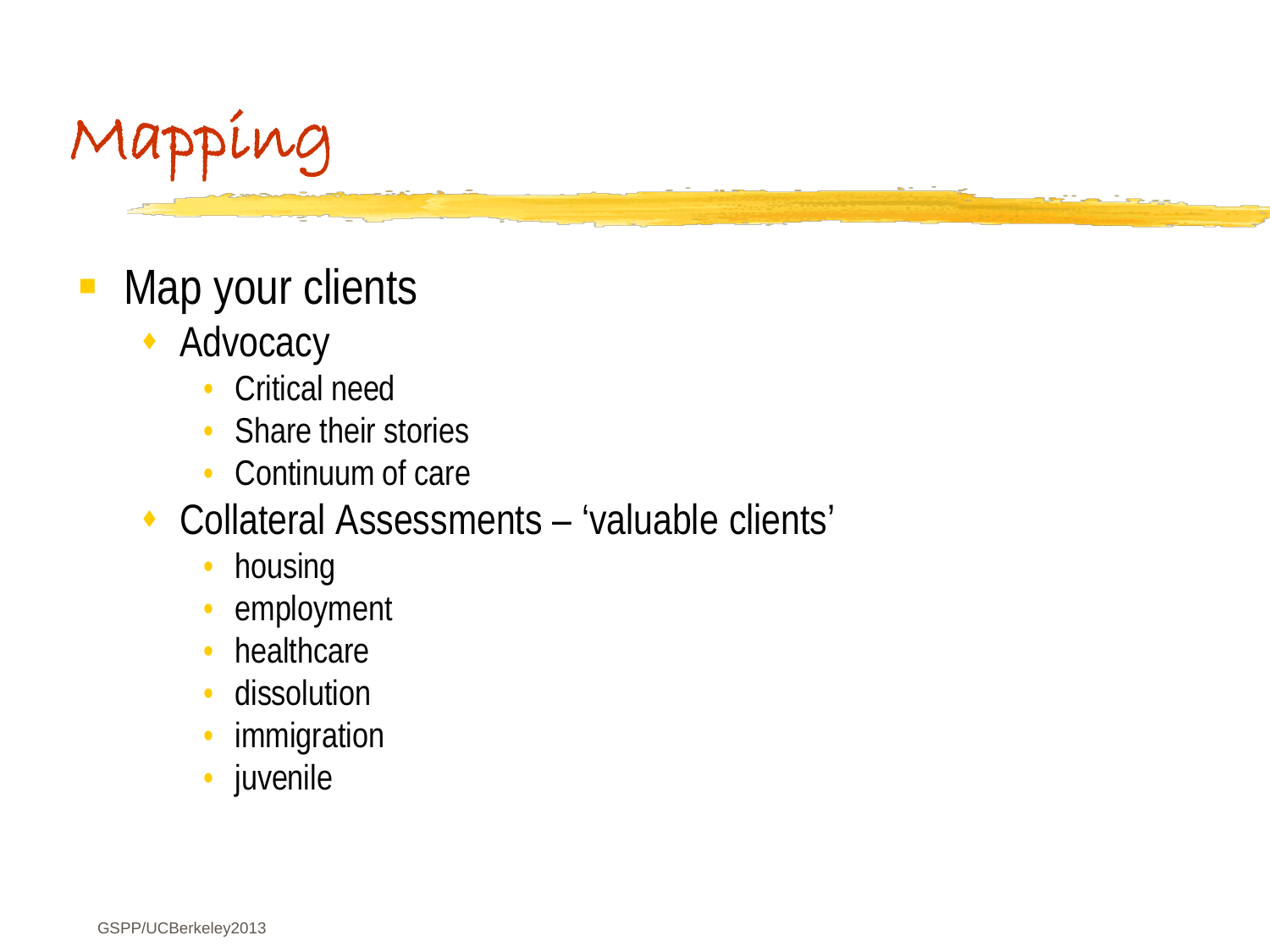

#### *Issues with interpreters on the scene*:

- ◆ Volunteers
- ◆ Family members
- Children
- ◆ Batterers interpret for victim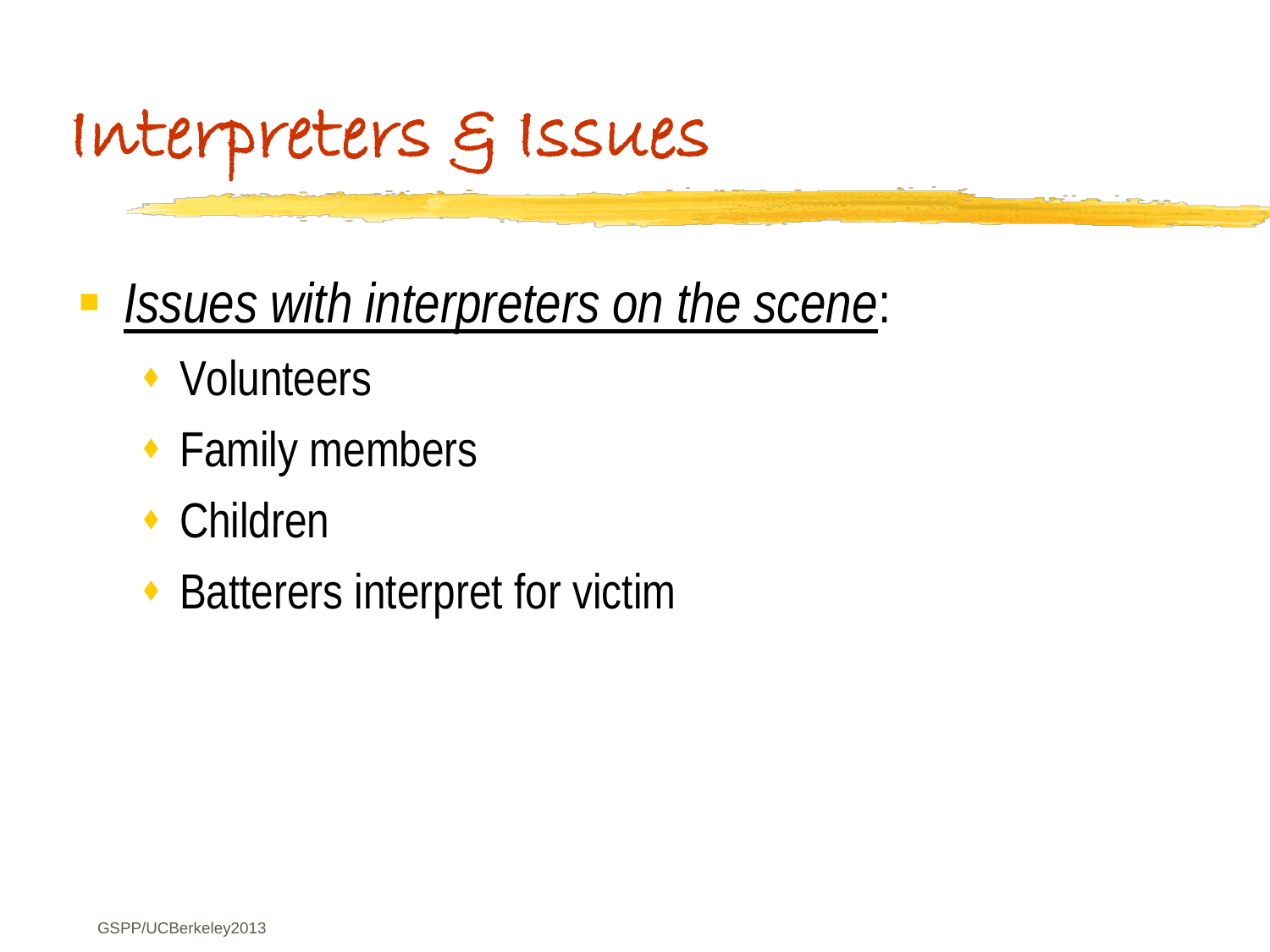

#### *Issues with interpreters in court*:

- Different dialects
- Cultural undertones
- ◆ Political undercurrents
- Gender issues/traditional cultural mores
- Mistrust of the court system
- Body language/facial expressions when interpreting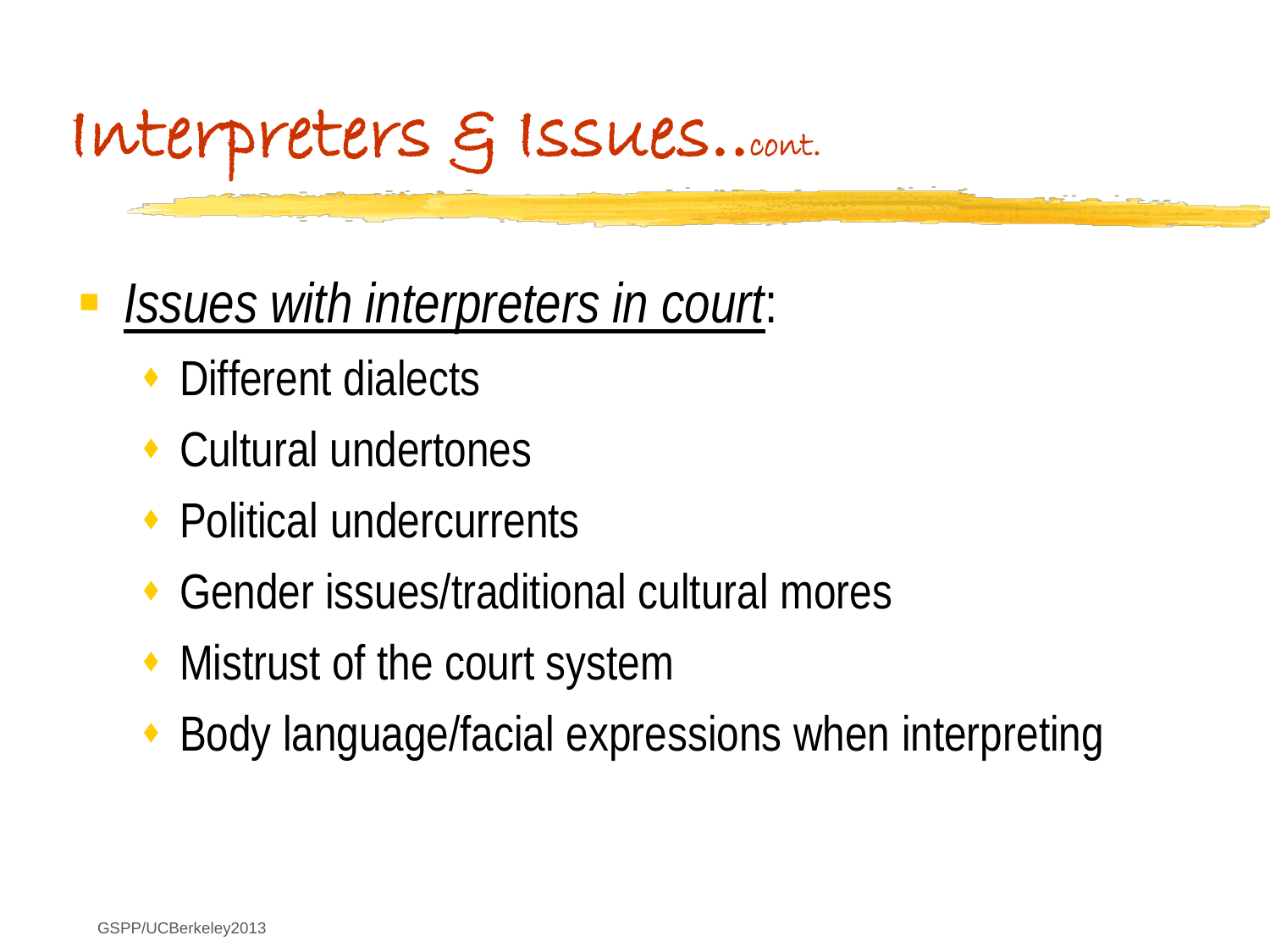

- Do you need an Interpreter client assessment
- Assessing your interpreter credentialing
	- Level, criminal history, conflict of interest
- Your expectations language levels, confidentiality agreements
- Your role and the interpreter ground rules
	- based on your agency before & after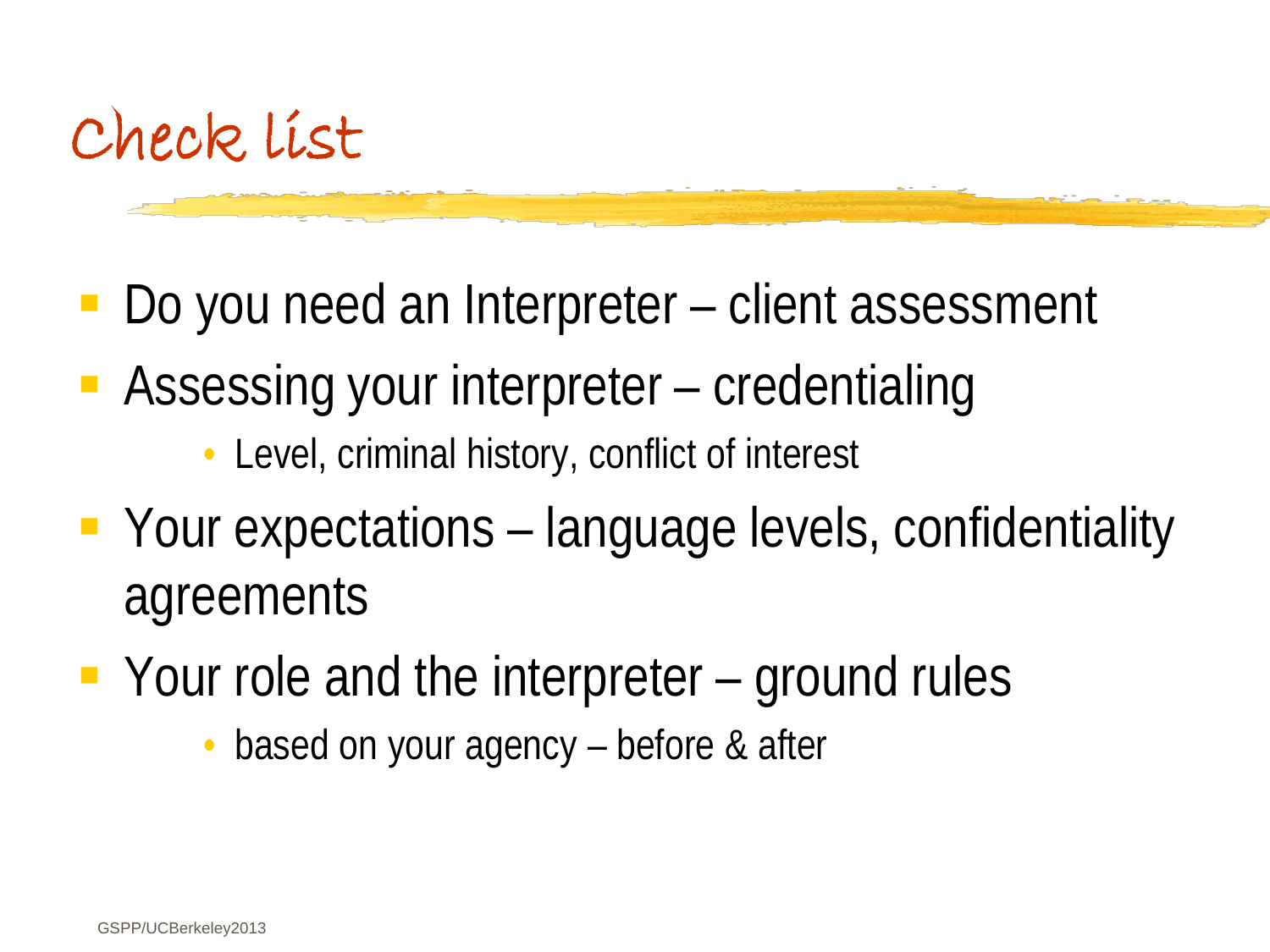

#### **Problems**

- from the community
- outside of the community
- **Lack of resources** 
	- ◆ great need
- **Interventions** 
	- culturally sensitive
		- advocacy
		- public outreach
		- education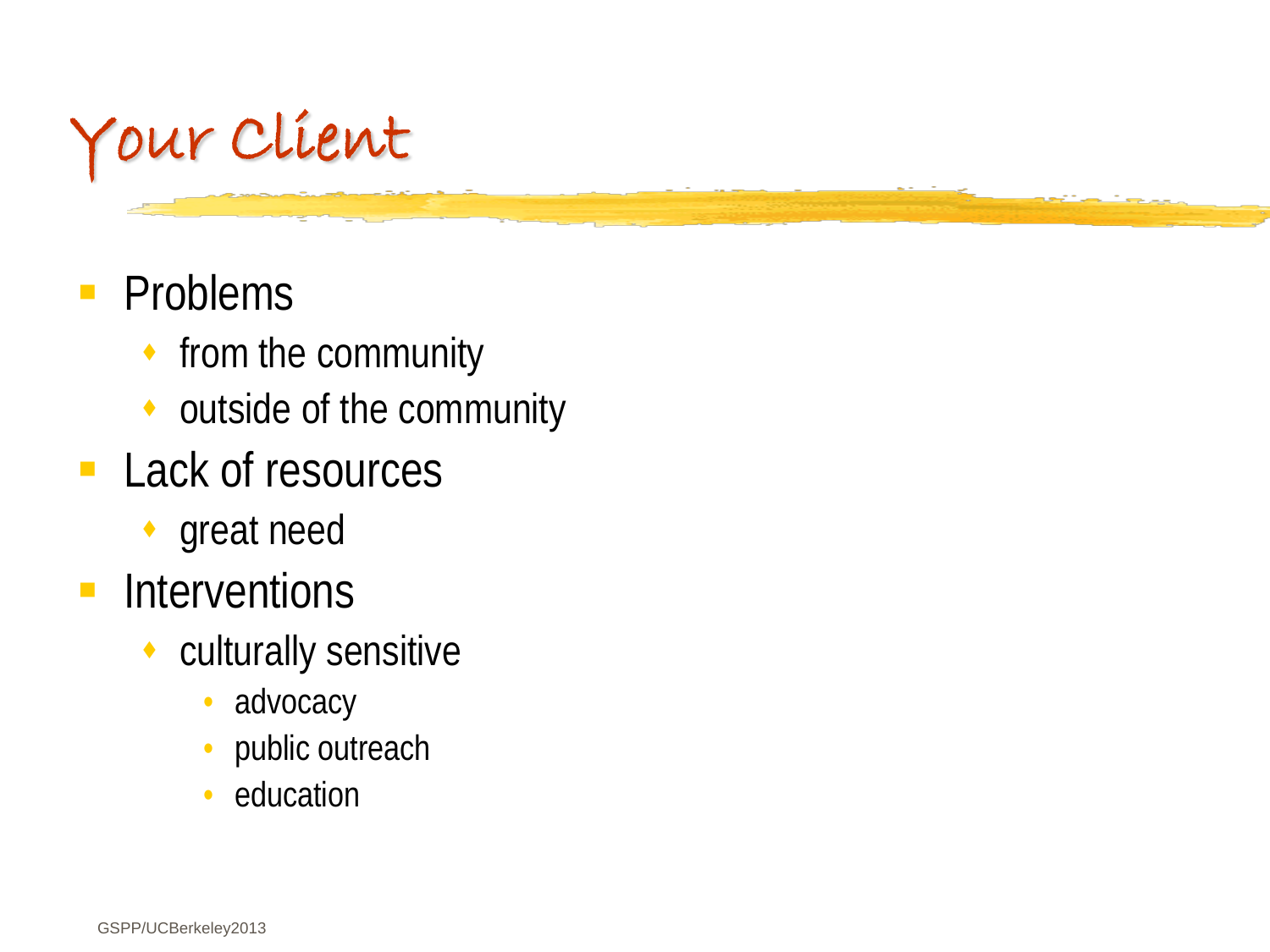

- ◆ Co-location of advocacy police probation, advocates, nurse practitioners, CASA's
	- Build relationships
	- Culturally appropriate intervention

- *Bottom Line*
	- ◆ Economic Security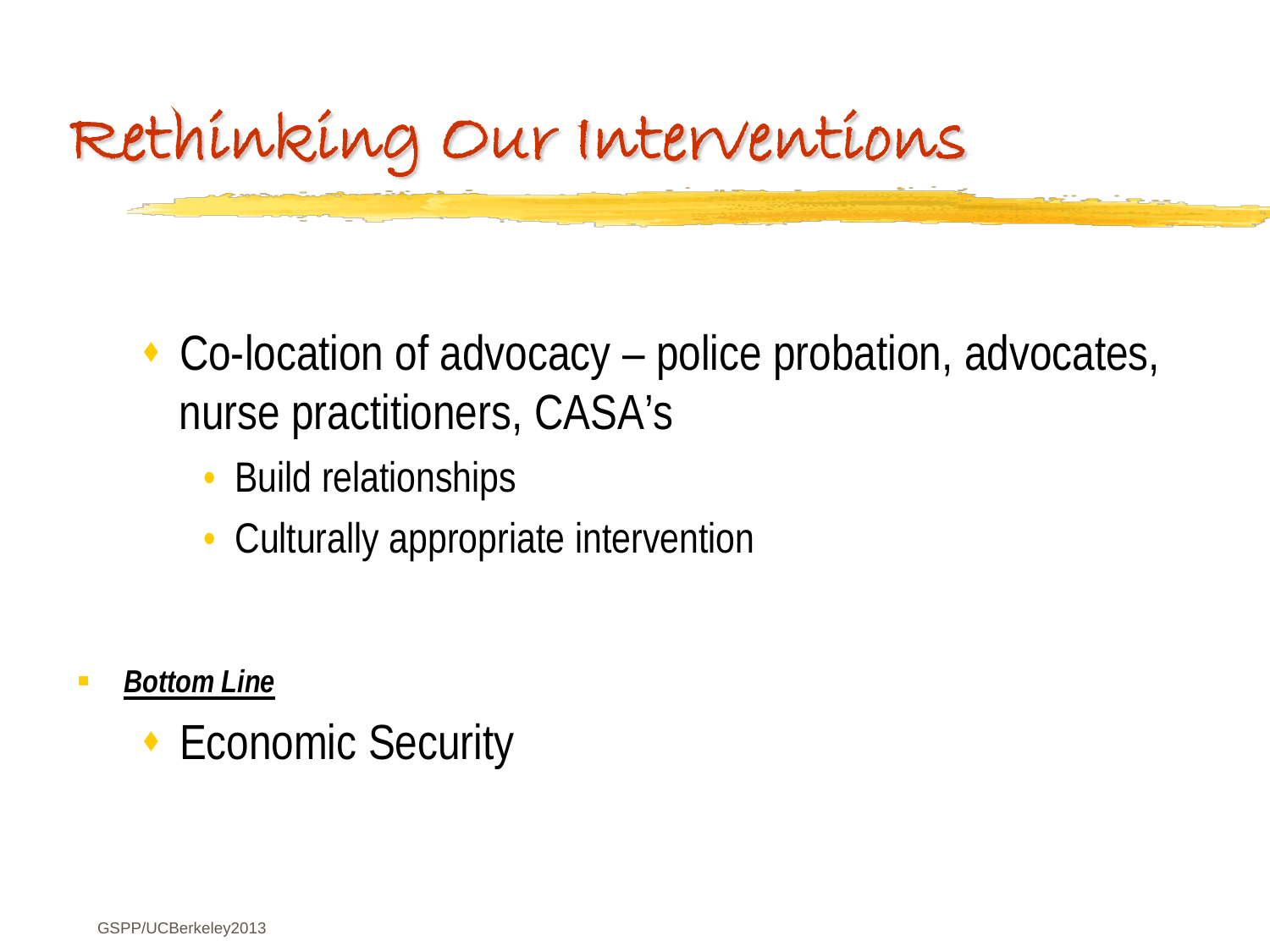

- Definition- narrow-stopping the violence
- **Options** 
	- food
	- housing
	- healthcare
	- income
	- ◆ benefits
	- ◆ asset building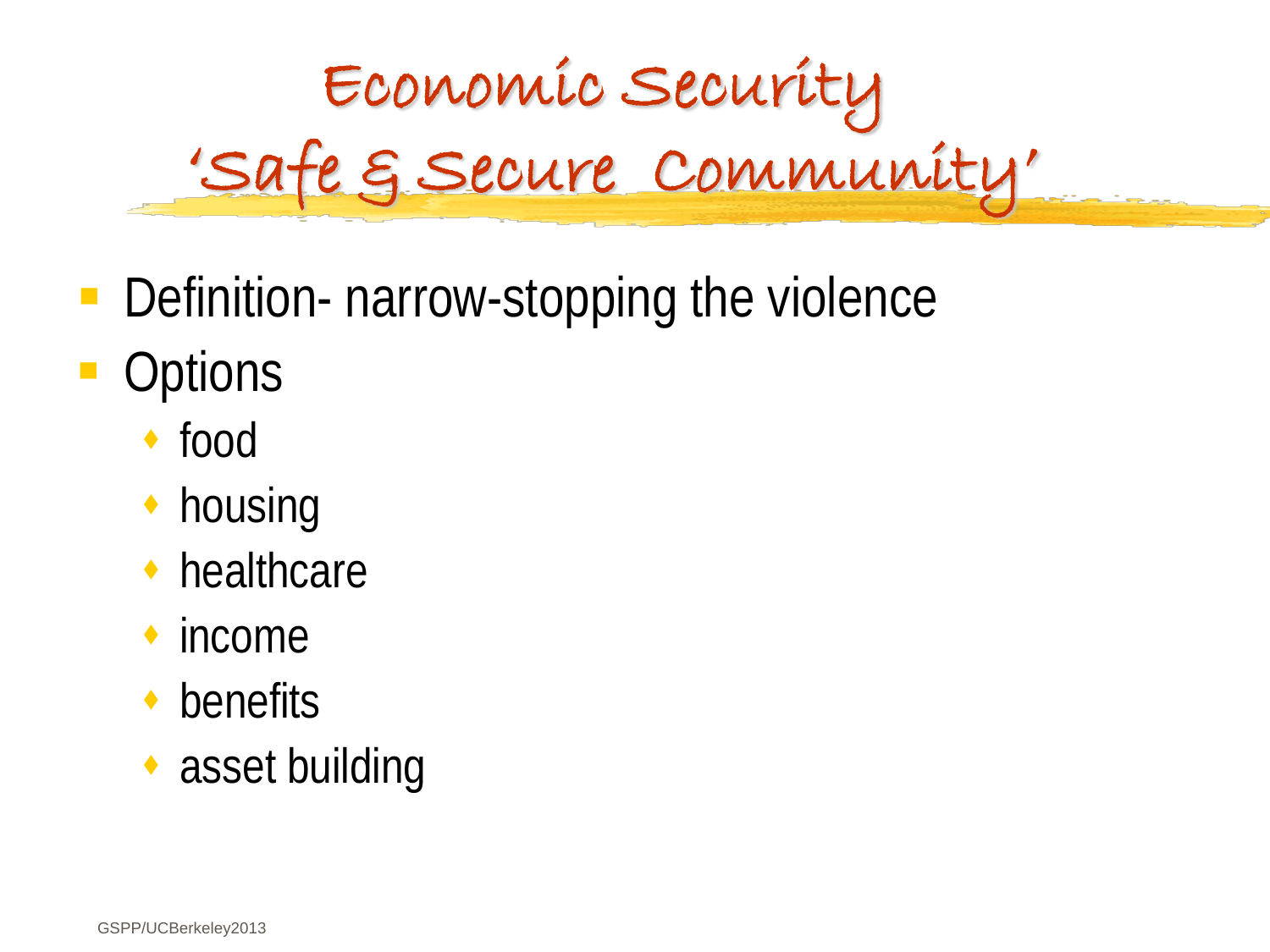## What can you do?

- Eliminate the economic crisis that often follows victimization.
	- Expand emergency financial assistance available to victims of sexual assault, dating and domestic violence, and stalking and their families.
- Implement policies and programs that support both the safety and self-sufficiency of welfare clients.
	- Provide welfare, job training, and employment services that are comprehensive, culturally and linguistically competent, and lead to permanent employment and economic security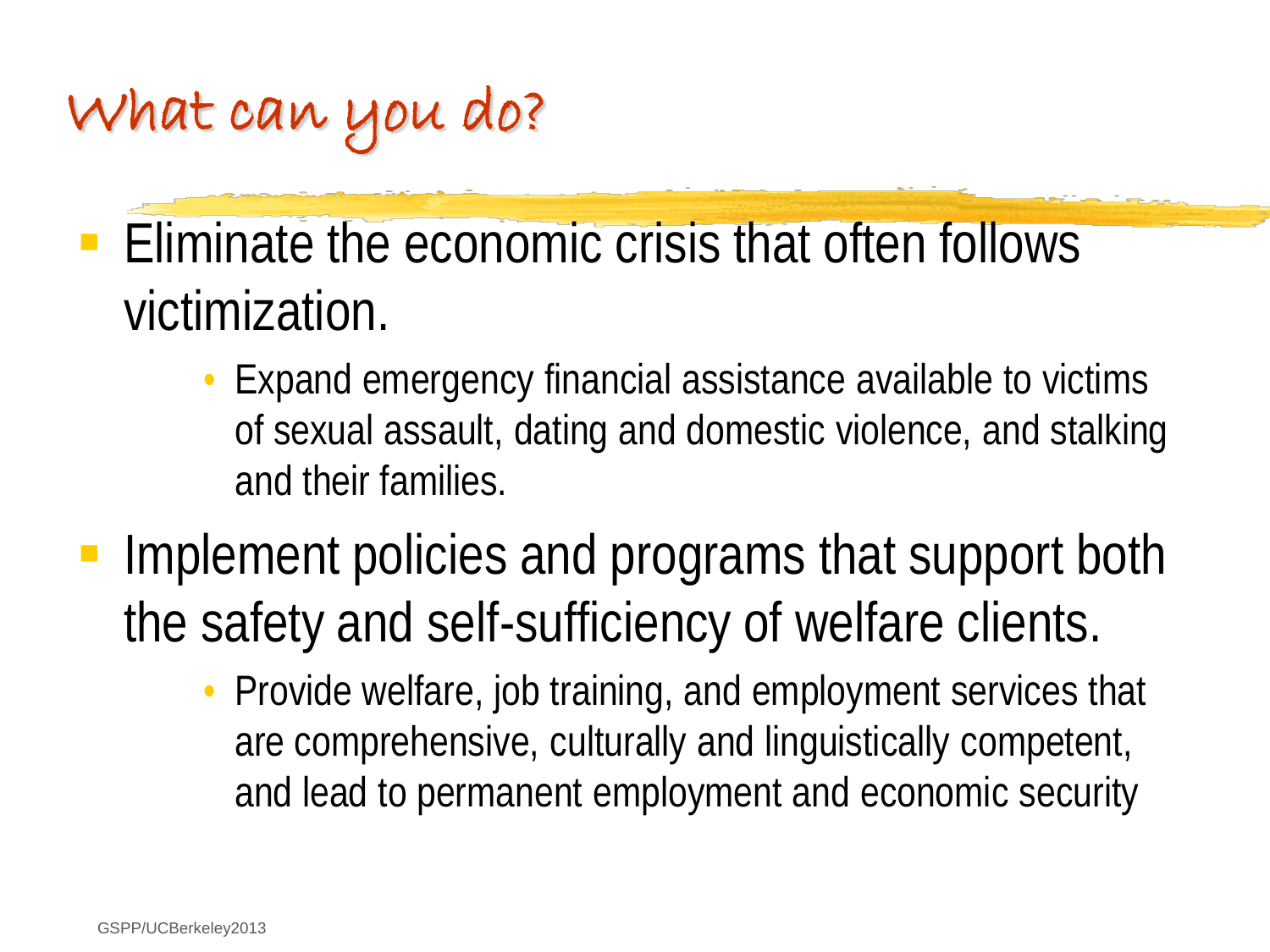# What can you do?.......

- Promote the safe pursuit of child support whenever possible, and consider exemptions from paternity and child support requirements in cases in which risks to the custodial parent or child cannot be overcome.
- **F** increase the responsiveness of housing policies and programs
- Understand unemployment compensations
- Increase the availability of job training programs and educational opportunities
- Support the design, development, evaluation, and replication of community development initiatives, including microenterprise development programs

GSPP/UCBerkeley2013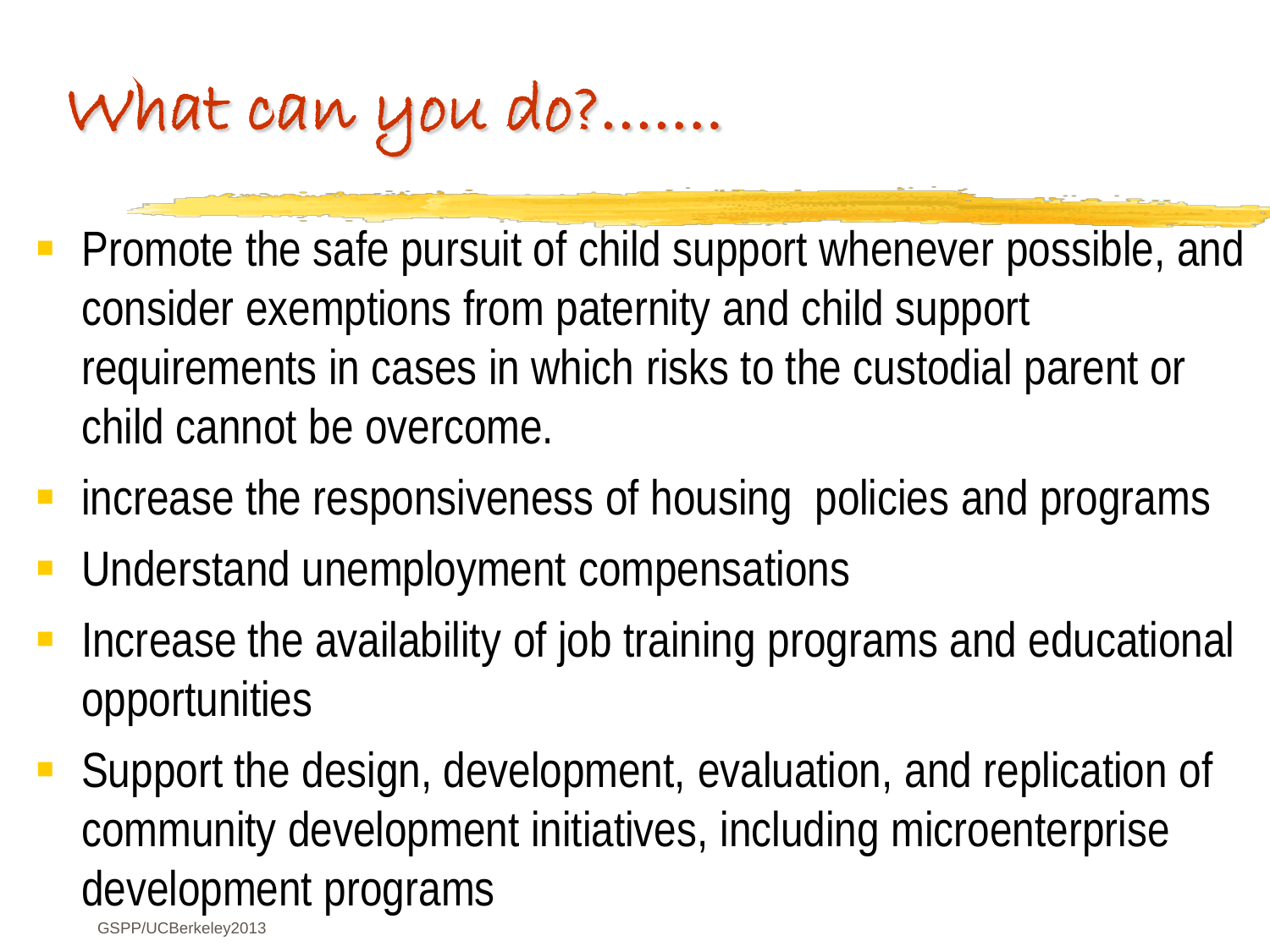## Assessment Of Your Services

- **Population diversity**
- **Who's coming to your center?**
- **Multiple issues**
- **Training (staff / interpreters)**
- **Policies and Procedures**
- Selecting interpreters
- **Establishing a working relationship**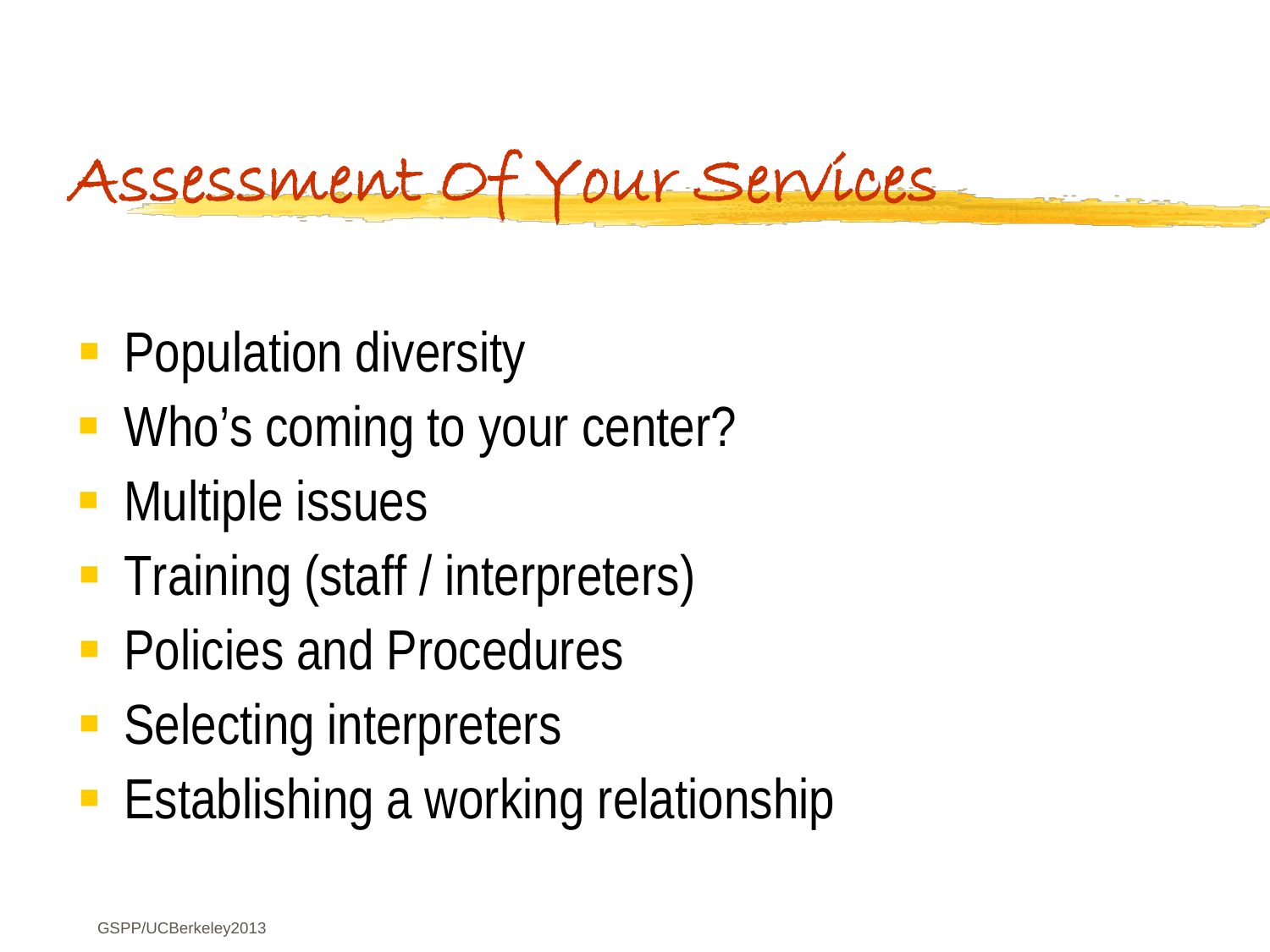## Assessment Of Your Services cont…

- **Ongoing learning**
- Pay attention to what works, what doesn't, and why
- **Ask questions!**